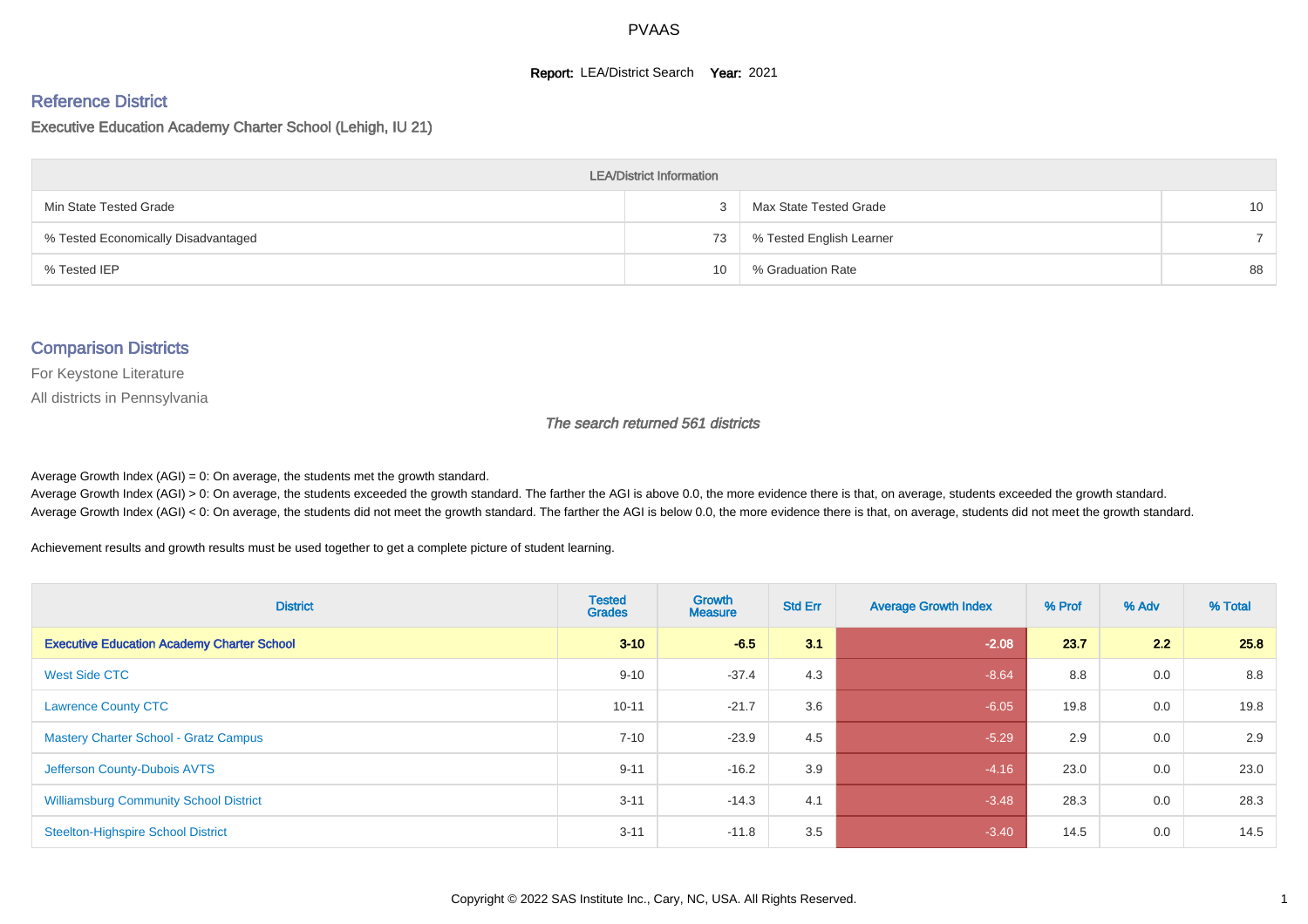| <b>District</b>                                                       | <b>Tested</b><br><b>Grades</b> | <b>Growth</b><br><b>Measure</b> | <b>Std Err</b> | <b>Average Growth Index</b> | % Prof | % Adv   | % Total |
|-----------------------------------------------------------------------|--------------------------------|---------------------------------|----------------|-----------------------------|--------|---------|---------|
| <b>Executive Education Academy Charter School</b>                     | $3 - 10$                       | $-6.5$                          | 3.1            | $-2.08$                     | 23.7   | 2.2     | 25.8    |
| Maritime Academy Charter School                                       | $3 - 10$                       | $-11.4$                         | 3.5            | $-3.29$                     | 15.2   | $0.0\,$ | 15.2    |
| <b>Propel Charter School-Homestead</b>                                | $3 - 11$                       | $-11.7$                         | 4.1            | $-2.84$                     | 15.9   | 0.0     | 15.9    |
| <b>Northern Potter School District</b>                                | $3 - 12$                       | $-13.1$                         | 4.6            | $-2.84$                     | 37.5   | 0.0     | 37.5    |
| <b>Propel Charter School-Montour</b>                                  | $3 - 10$                       | $-10.7$                         | 3.9            | $-2.71$                     | 13.7   | 0.0     | 13.7    |
| South Allegheny School District                                       | $3 - 11$                       | $-8.8$                          | 3.2            | $-2.70$                     | 40.5   | 0.0     | 40.5    |
| <b>Sugar Valley Rural Charter School</b>                              | $3 - 11$                       | $-11.0$                         | 4.5            | $-2.46$                     | 14.9   | 0.0     | 14.9    |
| <b>Innovative Arts Academy Charter School</b>                         | $6 - 11$                       | $-9.1$                          | 3.7            | $-2.44$                     | 9.5    | 0.0     | 9.5     |
| <b>Farrell Area School District</b>                                   | $3 - 11$                       | $-10.4$                         | 4.3            | $-2.41$                     | 19.0   | 0.0     | 19.0    |
| <b>Universal Audenried Charter School</b>                             | $9 - 11$                       | $-5.8$                          | 2.4            | $-2.40$                     | 14.6   | 0.0     | 14.6    |
| La Academia Partnership Charter School                                | $6 - 11$                       | $-11.0$                         | 4.7            | $-2.34$                     | 6.8    | 0.0     | 6.8     |
| Salisbury-Elk Lick School District                                    | $3 - 11$                       | $-13.5$                         | 5.9            | $-2.30$                     | 27.8   | 0.0     | 27.8    |
| <b>Keystone Education Center Charter School</b>                       | $3 - 12$                       | $-12.9$                         | 5.9            | $-2.19$                     | 28.0   | 0.0     | 28.0    |
| <b>Aliquippa School District</b>                                      | $3 - 11$                       | $-9.0$                          | 4.2            | $-2.14$                     | 11.0   | 0.0     | 11.0    |
| <b>Williams Valley School District</b>                                | $3 - 11$                       | $-7.3$                          | 3.4            | $-2.13$                     | 23.2   | 0.0     | 23.2    |
| <b>Moshannon Valley School District</b>                               | $3 - 10$                       | $-7.0$                          | 3.4            | $-2.01$                     | 48.5   | $0.0\,$ | 48.5    |
| The New Academy Charter School                                        | $8 - 11$                       | $-10.4$                         | 5.2            | $-2.00$                     | 0.0    | 0.0     | 0.0     |
| <b>Forest City Regional School District</b>                           | $3 - 12$                       | $-6.0$                          | 3.0            | $-1.96$                     | 44.1   | 0.0     | 44.1    |
| <b>Mount Pleasant Area School District</b>                            | $3 - 11$                       | $-5.0$                          | 2.6            | $-1.93$                     | 52.6   | 0.0     | 52.6    |
| Perseus House Charter School Of Excellence                            | $6 - 11$                       | $-5.2$                          | 3.0            | $-1.72$                     | 16.5   | 0.0     | 16.5    |
| Preparatory Charter School Of Mathematics, Science, Tech, And Careers | $9 - 10$                       | $-4.0$                          | 2.5            | $-1.59$                     | 15.0   | 0.0     | 15.0    |
| <b>Ferndale Area School District</b>                                  | $3 - 10$                       | $-5.8$                          | 4.3            | $-1.33$                     | 40.0   | 0.0     | 40.0    |
| <b>Shade-Central City School District</b>                             | $3 - 11$                       | $-5.9$                          | 4.6            | $-1.28$                     | 27.8   | 0.0     | 27.8    |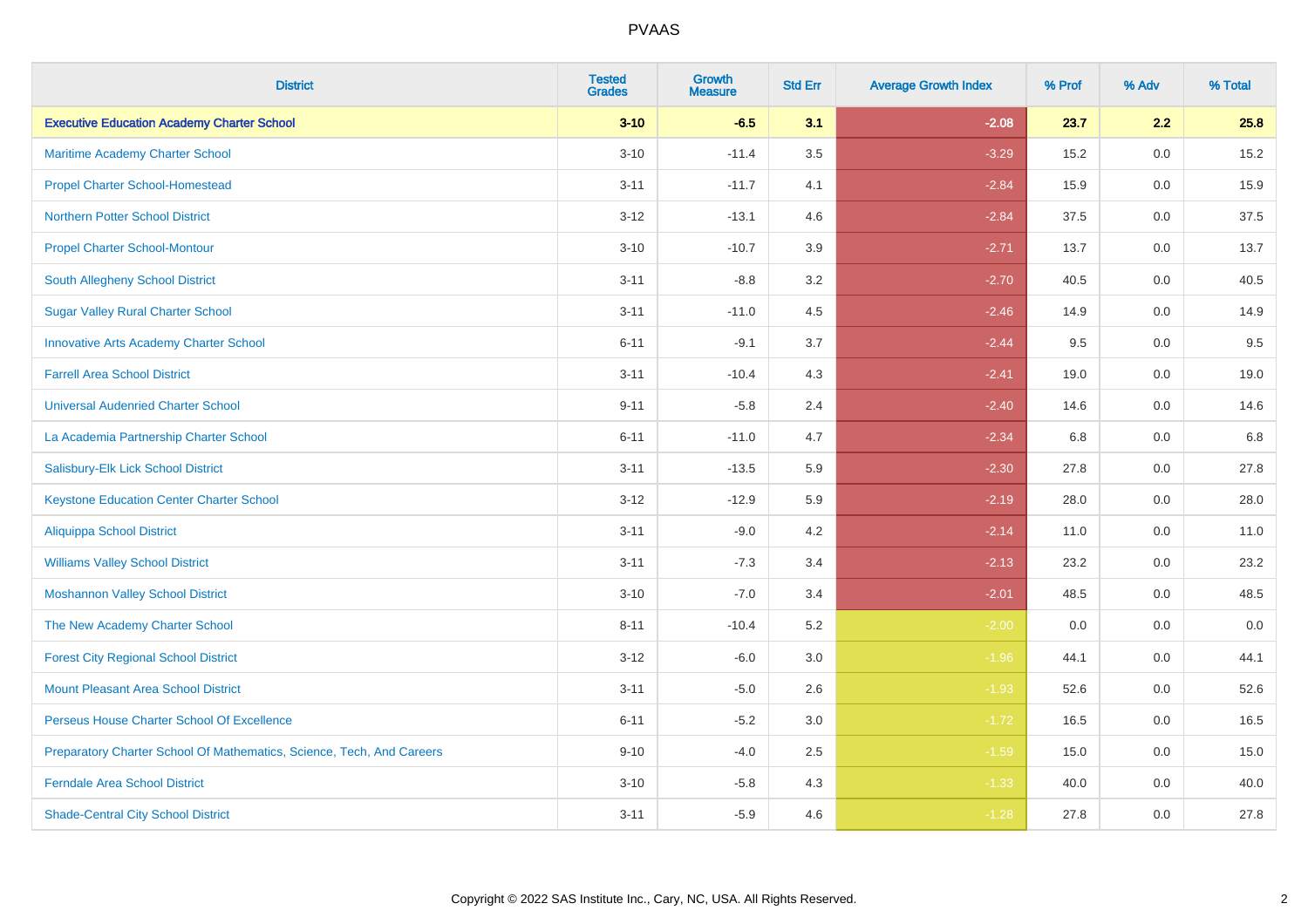| <b>District</b>                                         | <b>Tested</b><br><b>Grades</b> | <b>Growth</b><br><b>Measure</b> | <b>Std Err</b> | <b>Average Growth Index</b> | % Prof | % Adv   | % Total |
|---------------------------------------------------------|--------------------------------|---------------------------------|----------------|-----------------------------|--------|---------|---------|
| <b>Executive Education Academy Charter School</b>       | $3 - 10$                       | $-6.5$                          | 3.1            | $-2.08$                     | 23.7   | 2.2     | 25.8    |
| <b>Greater Johnstown School District</b>                | $3 - 11$                       | $-3.1$                          | 2.6            | $-1.19$                     | 26.1   | $0.0\,$ | 26.1    |
| Imhotep Institute Charter High School                   | $9 - 11$                       | $-5.3$                          | 5.8            | $-0.92$                     | 25.0   | 0.0     | 25.0    |
| Center For Student Learning Charter School At Pennsbury | $6 - 12$                       | $-2.9$                          | 6.1            | $-0.47$                     | 42.9   | 0.0     | 42.9    |
| Hope For Hyndman Charter School                         | $3 - 11$                       | $-2.0$                          | 6.1            | $-0.32$                     | 33.3   | 0.0     | 33.3    |
| Philadelphia Electrical & Tech Charter High School      | $10 - 10$                      | $-0.5$                          | 2.9            | $-0.15$                     | 8.8    | 0.0     | 8.8     |
| <b>Mastery Charter School - Thomas Campus</b>           | $3 - 10$                       | 2.1                             | 6.2            | 0.33                        | 28.6   | 0.0     | 28.6    |
| <b>Mastery Charter High School-Lenfest Campus</b>       | $7 - 11$                       | 2.5                             | 5.7            | 0.43                        | 40.0   | 0.0     | 40.0    |
| <b>Union Area School District</b>                       | $3 - 11$                       | 1.9                             | 4.3            | 0.44                        | 61.5   | 0.0     | 61.5    |
| <b>Commodore Perry School District</b>                  | $3 - 11$                       | 3.2                             | 5.5            | 0.58                        | 58.3   | 0.0     | 58.3    |
| Urban Pathways 6-12 Charter School                      | $6 - 11$                       | 4.8                             | 6.4            | 0.75                        | 28.6   | 0.0     | 28.6    |
| <b>Clairton City School District</b>                    | $3 - 11$                       | 3.5                             | 3.7            | 0.95                        | 13.4   | 0.0     | 13.4    |
| Lehigh Career & Technical Institute                     | $10 - 12$                      | 5.6                             | 5.6            | 0.99                        | 78.3   | 0.0     | 78.3    |
| <b>Mastery Charter School - Pickett Campus</b>          | $6 - 10$                       | 5.6                             | 5.7            | 1.00                        | 27.8   | 0.0     | 27.8    |
| <b>Esperanza Cyber Charter School</b>                   | $3 - 11$                       | 7.1                             | 6.1            | 1.16                        | 9.1    | 0.0     | 9.1     |
| <b>York Academy Regional Charter School</b>             | $3 - 11$                       | 9.0                             | 5.0            | 1.79                        | 55.2   | $0.0\,$ | 55.2    |
| <b>Sto-Rox School District</b>                          | $3 - 10$                       | 6.6                             | 3.7            | 1.80                        | 13.4   | 0.0     | 13.4    |
| <b>Blacklick Valley School District</b>                 | $3 - 11$                       | 8.0                             | 4.3            | 1.85                        | 34.1   | 0.0     | 34.1    |
| <b>Chester Charter Scholars Academy Charter School</b>  | $3 - 12$                       | 8.4                             | 4.1            | 2.03                        | 23.4   | 0.0     | 23.4    |
| Lincoln Leadership Academy Charter School               | $3 - 12$                       | 14.2                            | 6.4            | 2.22                        | 23.5   | 0.0     | 23.5    |
| People For People Charter School                        | $3 - 12$                       | 13.3                            | 5.5            | 2.43                        | 13.5   | 0.0     | 13.5    |
| <b>Belmont Charter School</b>                           | $3 - 10$                       | 16.0                            | 6.5            | 2.45                        | 64.3   | 0.0     | 64.3    |
| Multicultural Academy Charter School                    | $9 - 11$                       | 9.5                             | 3.5            | 2.69                        | 22.0   | 0.0     | 22.0    |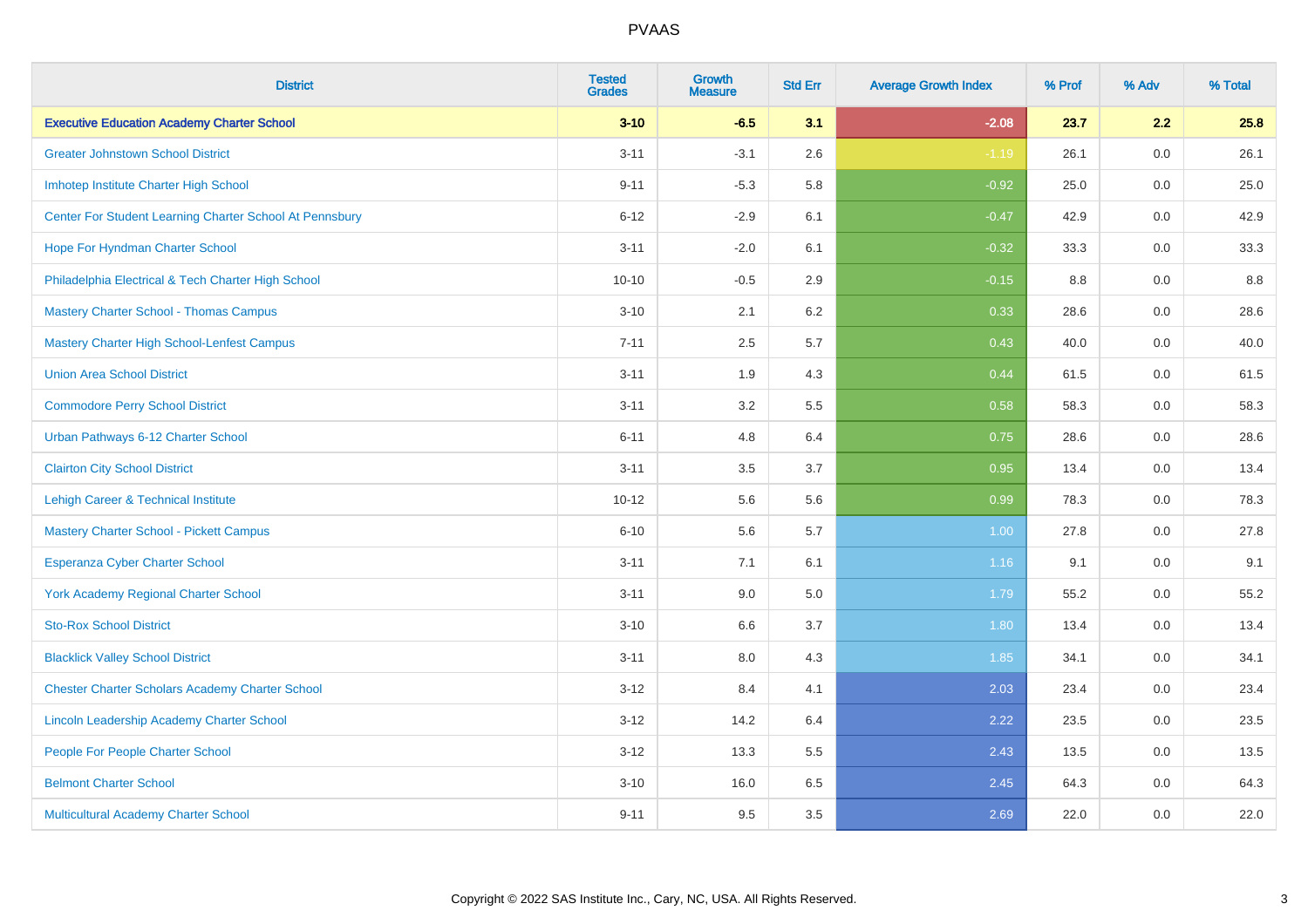| <b>District</b>                                   | <b>Tested</b><br><b>Grades</b> | <b>Growth</b><br><b>Measure</b> | <b>Std Err</b> | <b>Average Growth Index</b> | % Prof | % Adv   | % Total |
|---------------------------------------------------|--------------------------------|---------------------------------|----------------|-----------------------------|--------|---------|---------|
| <b>Executive Education Academy Charter School</b> | $3 - 10$                       | $-6.5$                          | 3.1            | $-2.08$                     | 23.7   | 2.2     | 25.8    |
| <b>York City School District</b>                  | $3 - 12$                       | $-28.9$                         | 2.1            | $-13.59$                    | 6.0    | 0.3     | $6.2\,$ |
| Dr Robert Ketterer Charter School Inc             | $6 - 12$                       | 10.1                            | 5.0            | 2.04                        | 14.9   | 0.4     | 15.3    |
| <b>Harrisburg City School District</b>            | $3 - 11$                       | $-0.4$                          | 2.1            | $-0.19$                     | 15.1   | 0.4     | 15.5    |
| <b>Columbia-Montour AVTS</b>                      | $9 - 10$                       | $-12.5$                         | 3.0            | $-4.16$                     | 22.3   | 0.6     | 22.9    |
| Esperanza Academy Charter School                  | $4 - 11$                       | 4.0                             | 2.5            | 1.61                        | 32.4   | 0.7     | 33.1    |
| <b>Penn Hills School District</b>                 | $3 - 11$                       | $-7.6$                          | 2.6            | $-2.94$                     | 33.1   | 0.7     | 33.8    |
| <b>Chester-Upland School District</b>             | $3 - 11$                       | $-0.3$                          | 2.7            | $-0.09$                     | 13.8   | 0.8     | 14.6    |
| Community Academy Of Philadelphia Charter School  | $3 - 11$                       | 5.8                             | 2.7            | 2.12                        | 26.7   | 0.9     | 27.6    |
| <b>Tech Freire Charter School</b>                 | $9 - 11$                       | 9.3                             | 2.9            | 3.26                        | 18.0   | 1.1     | 19.1    |
| <b>Marion Center Area School District</b>         | $3 - 10$                       | $-12.0$                         | 3.1            | $-3.87$                     | 33.7   | 1.1     | 34.8    |
| <b>Pottstown School District</b>                  | $3 - 12$                       | $-4.0$                          | 2.4            | $-1.68$                     | 29.8   | 1.2     | 31.0    |
| <b>Carbon Career &amp; Technical Institute</b>    | $9 - 11$                       | $-5.7$                          | 3.6            | $-1.59$                     | 34.5   | $1.2\,$ | 35.7    |
| Northern Tioga School District                    | $3 - 12$                       | $-7.5$                          | 2.8            | $-2.64$                     | 54.0   | 1.2     | 55.2    |
| <b>Bristol Borough School District</b>            | $3 - 12$                       | $-4.3$                          | 3.4            | $-1.27$                     | 39.7   | 1.3     | 41.0    |
| <b>Rochester Area School District</b>             | $3 - 11$                       | $-13.2$                         | 4.6            | $-2.89$                     | 19.5   | 1.3     | 20.8    |
| <b>Everett Area School District</b>               | $3 - 11$                       | 5.0                             | 3.4            | 1.47                        | 60.5   | 1.3     | 61.8    |
| <b>Carmichaels Area School District</b>           | $3 - 10$                       | $-9.3$                          | 3.3            | $-2.81$                     | 35.1   | 1.4     | 36.5    |
| <b>Bethlehem-Center School District</b>           | $3 - 10$                       | 8.1                             | 3.3            | 2.46                        | 35.1   | 1.4     | 36.5    |
| <b>Burgettstown Area School District</b>          | $3 - 11$                       | $-2.1$                          | 3.4            | $-0.62$                     | 50.0   | 1.4     | 51.4    |
| <b>KIPP Dubois Charter School</b>                 | $9 - 10$                       | 4.7                             | 3.3            | 1.40                        | 31.0   | 1.4     | 32.4    |
| Lackawanna Trail School District                  | $3 - 10$                       | $-21.7$                         | 3.5            | $-6.20$                     | 38.5   | 1.5     | 40.0    |
| <b>Cornell School District</b>                    | $3 - 11$                       | $-1.6$                          | 5.0            | $-0.32$                     | 33.8   | 1.5     | 35.4    |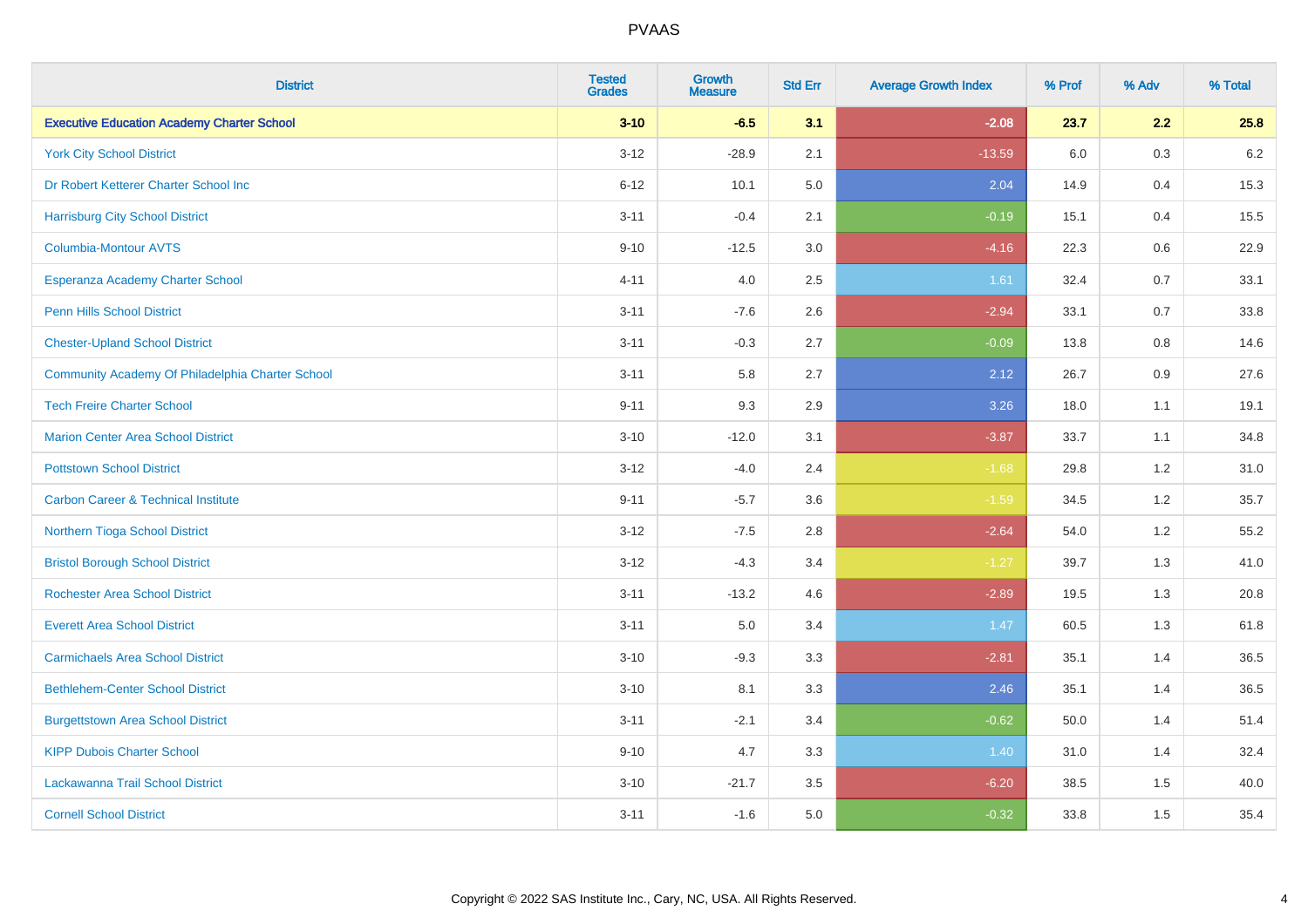| <b>District</b>                                   | <b>Tested</b><br><b>Grades</b> | <b>Growth</b><br><b>Measure</b> | <b>Std Err</b> | <b>Average Growth Index</b> | % Prof | % Adv | % Total |
|---------------------------------------------------|--------------------------------|---------------------------------|----------------|-----------------------------|--------|-------|---------|
| <b>Executive Education Academy Charter School</b> | $3 - 10$                       | $-6.5$                          | 3.1            | $-2.08$                     | 23.7   | 2.2   | 25.8    |
| <b>Frazier School District</b>                    | $3 - 11$                       | $-17.2$                         | 3.7            | $-4.70$                     | 37.1   | 1.6   | 38.7    |
| Propel Charter School - Braddock Hills            | $3 - 11$                       | $-13.6$                         | 3.6            | $-3.81$                     | 9.7    | 1.6   | 11.3    |
| <b>Mahanoy Area School District</b>               | $3 - 10$                       | $-9.0$                          | 3.6            | $-2.49$                     | 26.2   | 1.6   | 27.9    |
| <b>Tussey Mountain School District</b>            | $3 - 12$                       | 1.5                             | 3.7            | 0.40                        | 38.6   | 1.8   | 40.4    |
| <b>Tacony Academy Charter School</b>              | $3 - 11$                       | $-14.7$                         | 3.0            | $-4.82$                     | 22.4   | 1.8   | 24.1    |
| <b>Smethport Area School District</b>             | $3 - 12$                       | 0.6                             | 3.9            | 0.15                        | 37.0   | 1.8   | 38.9    |
| <b>West Branch Area School District</b>           | $3 - 11$                       | 0.2                             | 3.8            | 0.05                        | 47.2   | 1.9   | 49.1    |
| <b>Columbia Borough School District</b>           | $3 - 12$                       | $-3.1$                          | 3.5            | $-0.89$                     | 29.5   | 1.9   | 31.4    |
| <b>Tamaqua Area School District</b>               | $3 - 12$                       | $-8.2$                          | 2.5            | $-3.24$                     | 44.5   | 1.9   | 46.4    |
| <b>Conrad Weiser Area School District</b>         | $3 - 11$                       | 3.6                             | 2.2            | 1.63                        | 52.1   | 2.1   | 54.2    |
| <b>Mount Carmel Area School District</b>          | $3 - 11$                       | $-0.6$                          | 3.1            | $-0.18$                     | 45.3   | 2.1   | 47.4    |
| <b>Forest Area School District</b>                | $3 - 11$                       | $-4.4$                          | 5.4            | $-0.81$                     | 36.2   | 2.1   | 38.3    |
| <b>Loyalsock Township School District</b>         | $3 - 12$                       | 4.2                             | 2.8            | 1.47                        | 54.3   | 2.1   | 56.4    |
| <b>Executive Education Academy Charter School</b> | $3 - 10$                       | $-6.5$                          | 3.1            | $-2.08$                     | 23.7   | 2.2   | 25.8    |
| <b>Norristown Area School District</b>            | $3 - 12$                       | $-12.8$                         | 1.6            | $-7.98$                     | 23.5   | 2.3   | 25.7    |
| <b>Lancaster School District</b>                  | $3 - 12$                       | $-15.8$                         | 1.5            | $-10.90$                    | 14.6   | 2.3   | 16.9    |
| <b>Laurel School District</b>                     | $3 - 11$                       | 1.8                             | 3.1            | 0.59                        | 70.1   | 2.3   | 72.4    |
| <b>Canton Area School District</b>                | $3 - 11$                       | $-5.5$                          | 3.2            | $-1.75$                     | 40.7   | 2.3   | 43.0    |
| Morrisville Borough School District               | $3 - 11$                       | 4.8                             | 4.3            | 1.10                        | 30.2   | 2.3   | 32.6    |
| <b>Wallenpaupack Area School District</b>         | $3 - 11$                       | $-7.1$                          | 2.3            | $-3.09$                     | 40.8   | 2.4   | 43.1    |
| Schuylkill Haven Area School District             | $3 - 11$                       | $-15.3$                         | 3.1            | $-4.87$                     | 49.7   | 2.4   | 52.1    |
| <b>Washington School District</b>                 | $3 - 11$                       | $-4.9$                          | 2.8            | $-1.76$                     | 30.1   | 2.4   | 32.5    |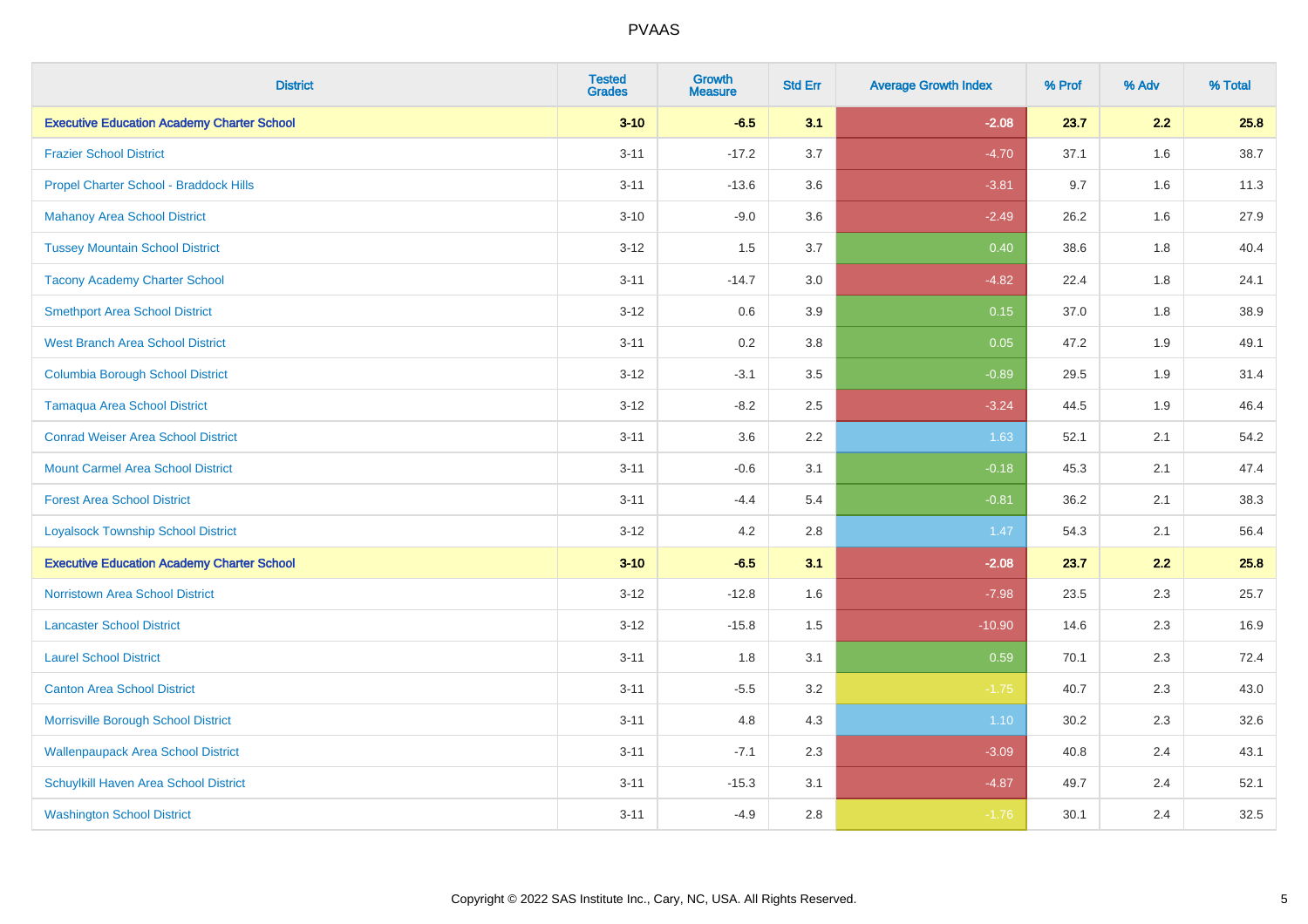| <b>District</b>                                   | <b>Tested</b><br><b>Grades</b> | <b>Growth</b><br><b>Measure</b> | <b>Std Err</b> | <b>Average Growth Index</b> | % Prof | % Adv | % Total |
|---------------------------------------------------|--------------------------------|---------------------------------|----------------|-----------------------------|--------|-------|---------|
| <b>Executive Education Academy Charter School</b> | $3 - 10$                       | $-6.5$                          | 3.1            | $-2.08$                     | 23.7   | 2.2   | 25.8    |
| <b>Reading School District</b>                    | $3 - 11$                       | 10.1                            | 1.4            | 7.25                        | 24.7   | 2.4   | 27.2    |
| <b>Dauphin County Technical School</b>            | $9 - 11$                       | $-45.5$                         | 2.6            | $-17.72$                    | 14.4   | 2.5   | 16.9    |
| Southern Huntingdon County School District        | $3 - 11$                       | $-12.9$                         | 3.2            | $-3.98$                     | 32.5   | 2.5   | 35.0    |
| <b>New Foundations Charter School</b>             | $3 - 11$                       | 5.4                             | 2.2            | 2.41                        | 47.2   | 2.5   | 49.8    |
| <b>Sullivan County School District</b>            | $3 - 10$                       | $-4.0$                          | 4.4            | $-0.90$                     | 66.7   | 2.6   | 69.2    |
| <b>Lebanon School District</b>                    | $3 - 11$                       | $-1.6$                          | 1.9            | $-0.80$                     | 24.4   | 2.6   | 27.0    |
| Philipsburg-Osceola Area School District          | $3 - 11$                       | $-24.8$                         | 3.3            | $-7.43$                     | 19.7   | 2.6   | 22.4    |
| <b>Achievement House Charter School</b>           | $7 - 11$                       | $-0.7$                          | 4.0            | $-0.17$                     | 32.5   | 2.6   | 35.1    |
| <b>Muhlenberg School District</b>                 | $3 - 10$                       | 4.0                             | 1.9            | 2.10                        | 34.2   | 2.6   | 36.8    |
| <b>Carbondale Area School District</b>            | $3 - 10$                       | 7.4                             | 3.3            | 2.25                        | 56.6   | 2.6   | 59.2    |
| <b>Allentown City School District</b>             | $3 - 12$                       | 5.3                             | 1.4            | 3.88                        | 25.3   | 2.7   | 28.0    |
| <b>Exeter Township School District</b>            | $3 - 11$                       | $-10.4$                         | 1.9            | $-5.44$                     | 50.6   | 2.7   | 53.3    |
| <b>Tulpehocken Area School District</b>           | $3 - 12$                       | $-13.7$                         | 2.8            | $-4.81$                     | 36.7   | 2.8   | 39.4    |
| <b>West Middlesex Area School District</b>        | $3 - 10$                       | $-8.4$                          | 3.8            | $-2.21$                     | 34.9   | 2.8   | 37.6    |
| <b>Central Greene School District</b>             | $3 - 11$                       | $-1.6$                          | 2.8            | $-0.55$                     | 54.2   | 2.8   | 57.0    |
| <b>Monessen City School District</b>              | $3 - 10$                       | 8.3                             | 4.5            | 1.85                        | 42.9   | 2.9   | 45.7    |
| <b>Juniata County School District</b>             | $3 - 12$                       | $-4.9$                          | 2.1            | $-2.26$                     | 38.5   | 2.9   | 41.4    |
| Philadelphia Academy Charter School               | $3 - 11$                       | $-8.9$                          | 2.9            | $-3.04$                     | 50.5   | 2.9   | 53.4    |
| Northwestern School District                      | $3 - 11$                       | $-24.9$                         | 3.5            | $-7.13$                     | 42.6   | 2.9   | 45.6    |
| <b>Erie City School District</b>                  | $3 - 12$                       | $-14.5$                         | 1.6            | $-9.26$                     | 25.4   | 3.0   | 28.4    |
| Northern Lebanon School District                  | $3 - 11$                       | 0.4                             | 2.5            | 0.15                        | 28.0   | 3.0   | 31.0    |
| <b>William Penn School District</b>               | $3 - 12$                       | 8.3                             | 2.1            | 3.99                        | 35.6   | 3.0   | 38.7    |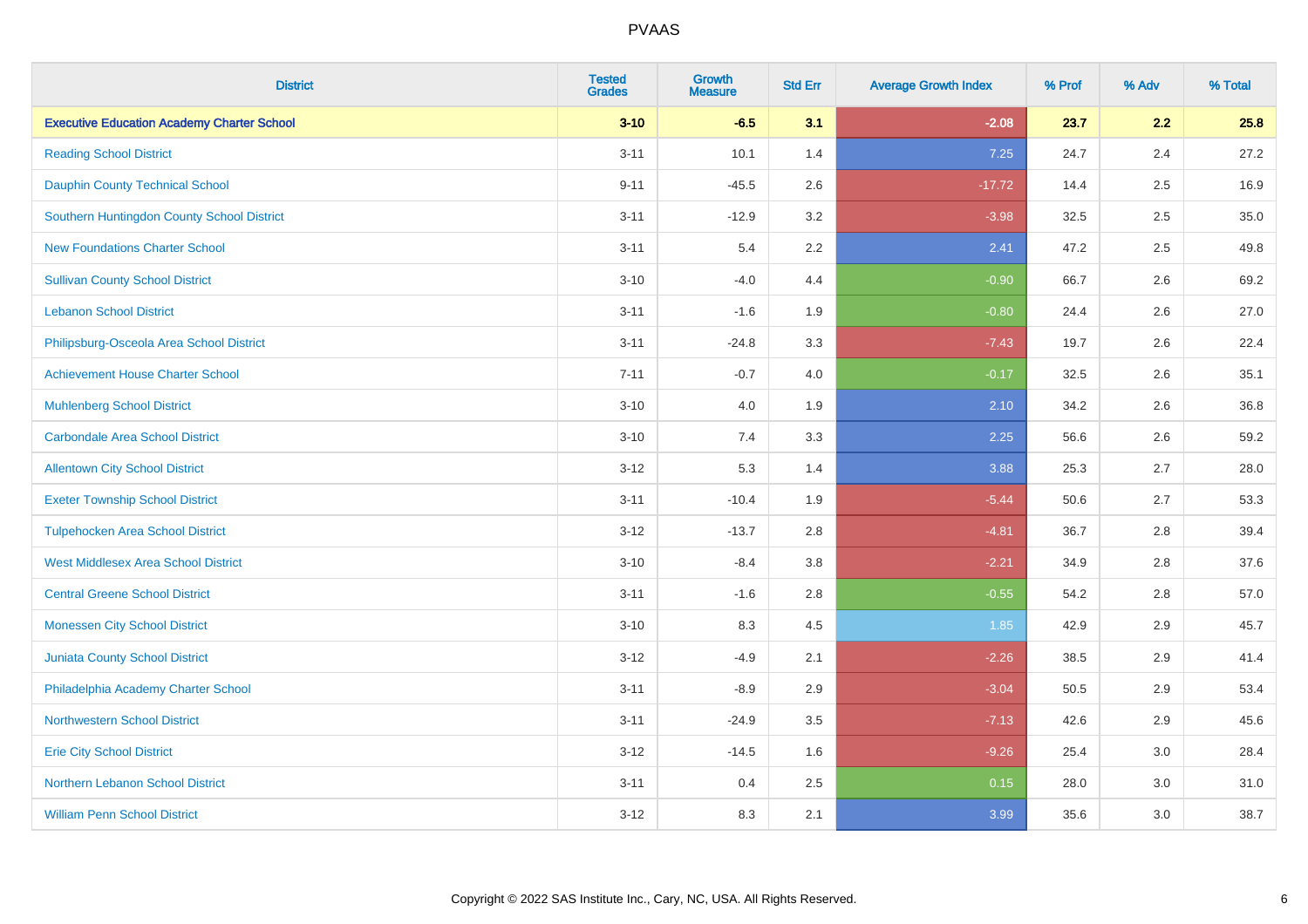| <b>District</b>                                   | <b>Tested</b><br><b>Grades</b> | <b>Growth</b><br><b>Measure</b> | <b>Std Err</b> | <b>Average Growth Index</b> | % Prof | % Adv | % Total |
|---------------------------------------------------|--------------------------------|---------------------------------|----------------|-----------------------------|--------|-------|---------|
| <b>Executive Education Academy Charter School</b> | $3 - 10$                       | $-6.5$                          | 3.1            | $-2.08$                     | 23.7   | 2.2   | 25.8    |
| <b>Wyoming Valley West School District</b>        | $3 - 11$                       | $-2.2$                          | 2.4            | $-0.91$                     | 49.4   | 3.0   | 52.4    |
| <b>City CHS</b>                                   | $10 - 11$                      | 13.6                            | 2.7            | 5.12                        | 45.8   | 3.0   | 48.8    |
| <b>Blue Ridge School District</b>                 | $3 - 11$                       | $-0.5$                          | 3.6            | $-0.12$                     | 44.6   | 3.1   | 47.7    |
| <b>Mcguffey School District</b>                   | $3 - 11$                       | 2.1                             | 2.6            | 0.81                        | 57.7   | 3.1   | 60.8    |
| <b>Penns Manor Area School District</b>           | $3 - 12$                       | $-17.0$                         | 3.7            | $-4.52$                     | 29.7   | 3.1   | 32.8    |
| <b>Clearfield Area School District</b>            | $3 - 10$                       | $-9.4$                          | 2.6            | $-3.56$                     | 43.0   | 3.1   | 46.1    |
| Pennsylvania Distance Learning Charter School     | $3 - 12$                       | 9.3                             | 4.2            | 2.22                        | 42.2   | 3.1   | 45.3    |
| <b>Union City Area School District</b>            | $3 - 12$                       | $-10.2$                         | 3.6            | $-2.87$                     | 42.9   | 3.2   | 46.0    |
| <b>Shamokin Area School District</b>              | $3 - 11$                       | $-7.7$                          | 4.8            | $-1.60$                     | 38.1   | 3.2   | 41.3    |
| <b>Lakeview School District</b>                   | $3 - 11$                       | $-0.9$                          | 3.7            | $-0.24$                     | 60.3   | 3.2   | 63.5    |
| <b>Penn-Delco School District</b>                 | $3 - 11$                       | $-6.8$                          | 1.9            | $-3.51$                     | 46.6   | 3.2   | 49.8    |
| <b>Bucks County Technical High School</b>         | $9 - 10$                       | $-12.0$                         | 2.5            | $-4.84$                     | 35.9   | 3.2   | 39.2    |
| <b>Minersville Area School District</b>           | $3 - 11$                       | $-14.4$                         | 3.7            | $-3.90$                     | 39.3   | 3.3   | 42.6    |
| <b>Elk Lake School District</b>                   | $3 - 11$                       | $-4.0$                          | 3.3            | $-1.23$                     | 46.2   | 3.3   | 49.4    |
| Mastery Charter School - Shoemaker Campus         | $7 - 10$                       | 4.1                             | 3.0            | 1.34                        | 20.9   | 3.3   | 24.2    |
| <b>Allegheny-Clarion Valley School District</b>   | $3 - 10$                       | 7.8                             | 4.7            | 1.65                        | 53.3   | 3.3   | 56.7    |
| <b>Northeast Bradford School District</b>         | $3 - 10$                       | $-3.1$                          | 4.0            | $-0.78$                     | 33.9   | 3.4   | 37.3    |
| <b>MaST Community Charter School II</b>           | $3 - 10$                       | 4.4                             | 3.2            | 1.37                        | 28.4   | 3.4   | 31.8    |
| <b>Mount Union Area School District</b>           | $3 - 10$                       | $-6.1$                          | 3.1            | $-1.97$                     | 32.2   | 3.4   | 35.6    |
| <b>Juniata Valley School District</b>             | $3 - 11$                       | $-3.9$                          | 3.5            | $-1.10$                     | 44.4   | 3.5   | 47.8    |
| <b>Big Beaver Falls Area School District</b>      | $3 - 11$                       | $-3.9$                          | 3.3            | $-1.18$                     | 34.1   | 3.5   | 37.6    |
| <b>Scranton School District</b>                   | $3 - 12$                       | $-2.9$                          | 2.4            | $-1.22$                     | 45.6   | 3.6   | 49.1    |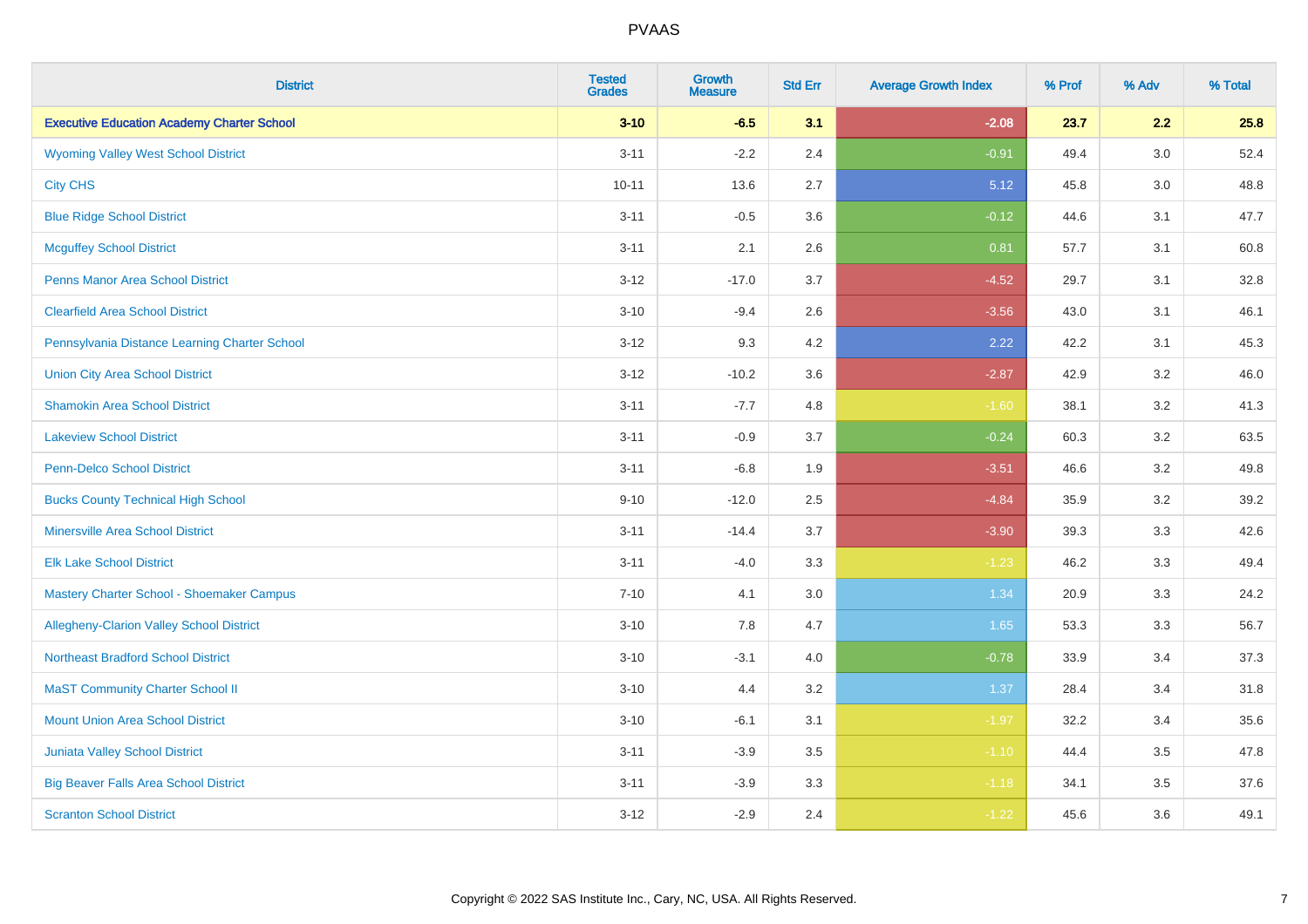| <b>District</b>                                   | <b>Tested</b><br><b>Grades</b> | <b>Growth</b><br><b>Measure</b> | <b>Std Err</b> | <b>Average Growth Index</b> | % Prof | % Adv   | % Total |
|---------------------------------------------------|--------------------------------|---------------------------------|----------------|-----------------------------|--------|---------|---------|
| <b>Executive Education Academy Charter School</b> | $3 - 10$                       | $-6.5$                          | 3.1            | $-2.08$                     | 23.7   | 2.2     | 25.8    |
| <b>Springfield Township School District</b>       | $3 - 11$                       | $-18.9$                         | 3.2            | $-5.88$                     | 62.6   | $3.6\,$ | 66.3    |
| <b>Woodland Hills School District</b>             | $3 - 12$                       | 3.2                             | 2.6            | 1.22                        | 31.4   | 3.6     | 35.0    |
| <b>Bristol Township School District</b>           | $3 - 11$                       | $-13.9$                         | 2.0            | $-7.05$                     | 31.0   | 3.7     | 34.7    |
| <b>Lakeland School District</b>                   | $3 - 11$                       | 1.1                             | 2.8            | 0.38                        | 48.6   | 3.7     | 52.3    |
| <b>Highlands School District</b>                  | $3 - 11$                       | $-7.4$                          | 2.7            | $-2.76$                     | 44.4   | 3.7     | 48.2    |
| New Kensington-Arnold School District             | $3 - 11$                       | $-0.4$                          | 3.8            | $-0.10$                     | 40.7   | 3.7     | 44.4    |
| <b>Muncy School District</b>                      | $3 - 11$                       | $-8.1$                          | 3.7            | $-2.21$                     | 42.0   | 3.8     | 45.8    |
| <b>Fairfield Area School District</b>             | $3 - 11$                       | $-5.6$                          | 3.4            | $-1.66$                     | 57.9   | 4.0     | 61.8    |
| Mifflinburg Area School District                  | $3 - 11$                       | $-15.8$                         | 2.5            | $-6.30$                     | 42.4   | 4.0     | 46.4    |
| <b>Easton Area School District</b>                | $3 - 12$                       | $-4.1$                          | 1.4            | $-2.91$                     | 39.9   | 4.0     | 43.9    |
| <b>Upper Moreland Township School District</b>    | $3 - 11$                       | $-5.0$                          | 2.2            | $-2.31$                     | 57.9   | 4.0     | 61.9    |
| <b>Yough School District</b>                      | $3 - 10$                       | $-6.6$                          | 2.7            | $-2.43$                     | 50.8   | 4.0     | 54.8    |
| Southern Columbia Area School District            | $3 - 11$                       | $-14.6$                         | 3.0            | $-4.92$                     | 55.0   | 4.0     | 59.0    |
| <b>Hopewell Area School District</b>              | $3 - 11$                       | 2.6                             | 2.7            | 0.97                        | 58.4   | 4.0     | 62.4    |
| <b>Elizabeth Forward School District</b>          | $3 - 11$                       | $-8.4$                          | 2.4            | $-3.41$                     | 51.7   | 4.0     | 55.7    |
| <b>Curwensville Area School District</b>          | $3 - 11$                       | $-27.9$                         | 4.1            | $-6.72$                     | 42.5   | 4.1     | 46.6    |
| <b>Freedom Area School District</b>               | $3 - 11$                       | $-7.1$                          | 3.0            | $-2.37$                     | 43.8   | 4.2     | 47.9    |
| Jefferson-Morgan School District                  | $3 - 10$                       | $-9.9$                          | 4.2            | $-2.35$                     | 43.8   | 4.2     | 47.9    |
| <b>Stroudsburg Area School District</b>           | $3 - 11$                       | 5.5                             | 1.9            | 2.88                        | 48.1   | 4.2     | 52.3    |
| <b>Coatesville Area School District</b>           | $3 - 11$                       | $-4.4$                          | 1.7            | $-2.62$                     | 36.3   | 4.2     | 40.5    |
| <b>East Lycoming School District</b>              | $3 - 11$                       | $-6.0$                          | 2.7            | $-2.24$                     | 48.3   | 4.2     | 52.5    |
| <b>New Castle Area School District</b>            | $3 - 12$                       | $-6.4$                          | 2.4            | $-2.66$                     | 32.5   | 4.3     | 36.8    |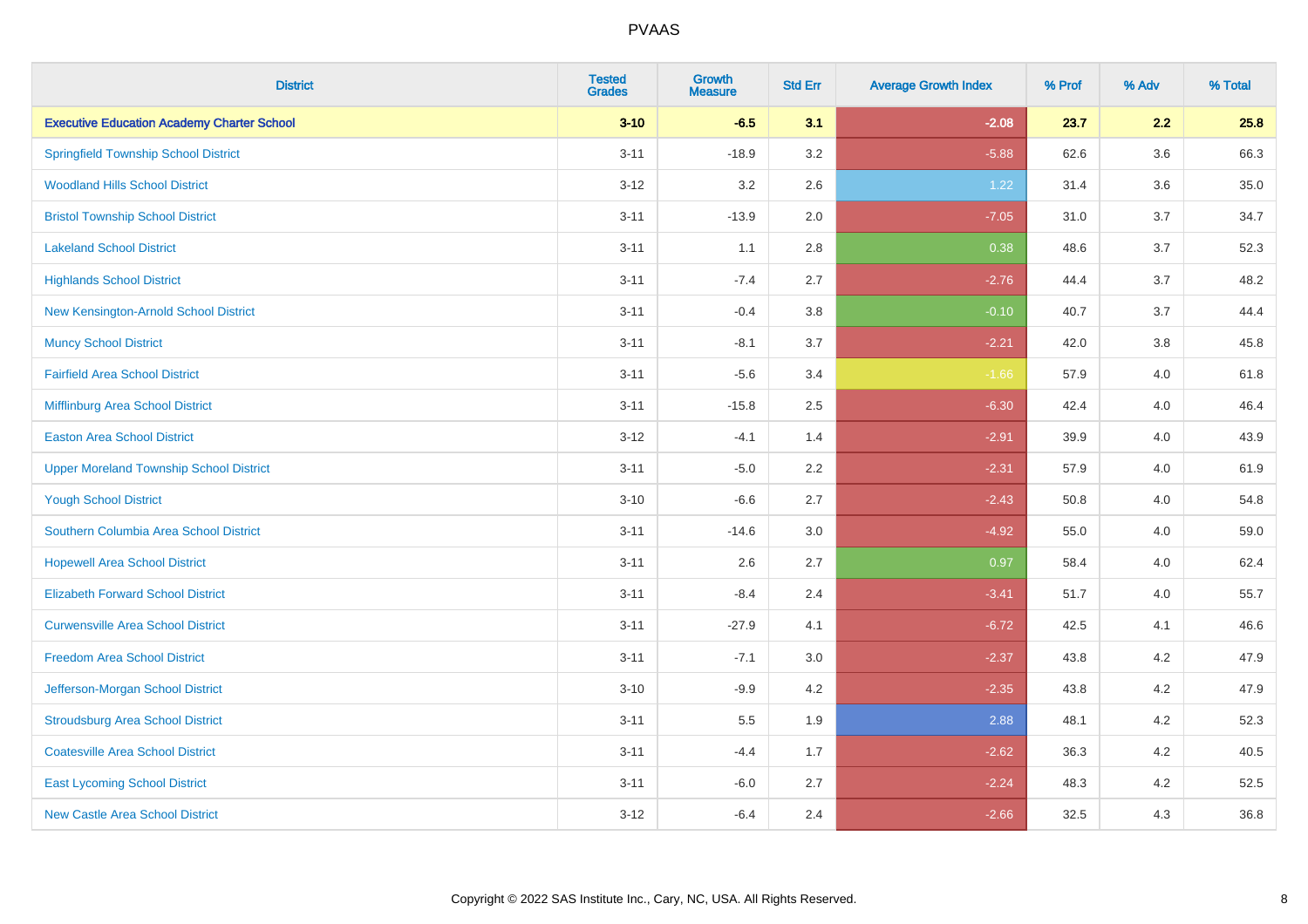| <b>District</b>                                   | <b>Tested</b><br><b>Grades</b> | <b>Growth</b><br><b>Measure</b> | <b>Std Err</b> | <b>Average Growth Index</b> | % Prof | % Adv | % Total |
|---------------------------------------------------|--------------------------------|---------------------------------|----------------|-----------------------------|--------|-------|---------|
| <b>Executive Education Academy Charter School</b> | $3 - 10$                       | $-6.5$                          | 3.1            | $-2.08$                     | 23.7   | 2.2   | 25.8    |
| <b>Panther Valley School District</b>             | $3 - 12$                       | $-0.6$                          | 3.3            | $-0.19$                     | 47.9   | 4.3   | 52.1    |
| <b>Tri-Valley School District</b>                 | $3 - 10$                       | $-6.4$                          | 4.1            | $-1.57$                     | 37.0   | 4.4   | 41.3    |
| <b>Galeton Area School District</b>               | $3 - 11$                       | 2.2                             | 5.3            | 0.42                        | 41.3   | 4.4   | 45.6    |
| <b>West York Area School District</b>             | $3 - 12$                       | 3.2                             | 2.3            | 1.38                        | 53.8   | 4.4   | 58.2    |
| <b>Franklin Area School District</b>              | $3 - 11$                       | 6.6                             | 2.8            | 2.34                        | 48.2   | 4.5   | 52.7    |
| <b>Chartiers-Houston School District</b>          | $3 - 10$                       | $-8.6$                          | 3.5            | $-2.41$                     | 59.7   | 4.5   | 64.2    |
| South Williamsport Area School District           | $3 - 10$                       | $-5.7$                          | 2.5            | $-2.30$                     | 45.5   | 4.5   | 50.0    |
| <b>Mckeesport Area School District</b>            | $3 - 12$                       | 9.0                             | 2.4            | 3.72                        | 31.0   | 4.5   | 35.5    |
| <b>Solanco School District</b>                    | $3 - 11$                       | $-11.0$                         | 2.0            | $-5.55$                     | 41.6   | 4.5   | 46.1    |
| <b>Reach Cyber Charter School</b>                 | $3 - 11$                       | 8.1                             | 4.7            | 1.72                        | 42.4   | 4.6   | 47.0    |
| <b>Avonworth School District</b>                  | $3 - 10$                       | $-12.6$                         | 3.1            | $-4.01$                     | 59.8   | 4.6   | 64.4    |
| Johnsonburg Area School District                  | $3 - 11$                       | $-14.1$                         | 3.9            | $-3.62$                     | 54.0   | 4.6   | 58.6    |
| <b>Keystone Central School District</b>           | $3 - 11$                       | $-5.1$                          | 2.0            | $-2.46$                     | 44.7   | 4.6   | 49.4    |
| <b>Bangor Area School District</b>                | $3 - 12$                       | $-0.9$                          | 2.0            | $-0.43$                     | 44.3   | 4.7   | 49.0    |
| <b>Titusville Area School District</b>            | $3 - 11$                       | $-13.2$                         | 2.6            | $-4.99$                     | 43.2   | 4.8   | 48.0    |
| Insight PA Cyber Charter School                   | $3 - 11$                       | 0.7                             | 5.7            | 0.12                        | 50.0   | 4.8   | 54.8    |
| <b>Interboro School District</b>                  | $3 - 12$                       | $-7.3$                          | 2.1            | $-3.43$                     | 46.6   | 4.8   | 51.4    |
| <b>Upper Dauphin Area School District</b>         | $3 - 11$                       | $-6.3$                          | 3.2            | $-1.98$                     | 37.4   | 4.8   | 42.2    |
| <b>Greensburg Salem School District</b>           | $3 - 11$                       | $-4.4$                          | 2.4            | $-1.88$                     | 47.6   | 4.9   | 52.4    |
| <b>General Mclane School District</b>             | $3 - 11$                       | 3.1                             | 2.9            | 1.07                        | 62.3   | 4.9   | 67.2    |
| <b>Redbank Valley School District</b>             | $3 - 11$                       | $-9.5$                          | 3.4            | $-2.77$                     | 31.5   | 4.9   | 36.4    |
| <b>Palmerton Area School District</b>             | $3 - 11$                       | $-1.2$                          | 3.0            | $-0.39$                     | 57.4   | 5.0   | 62.4    |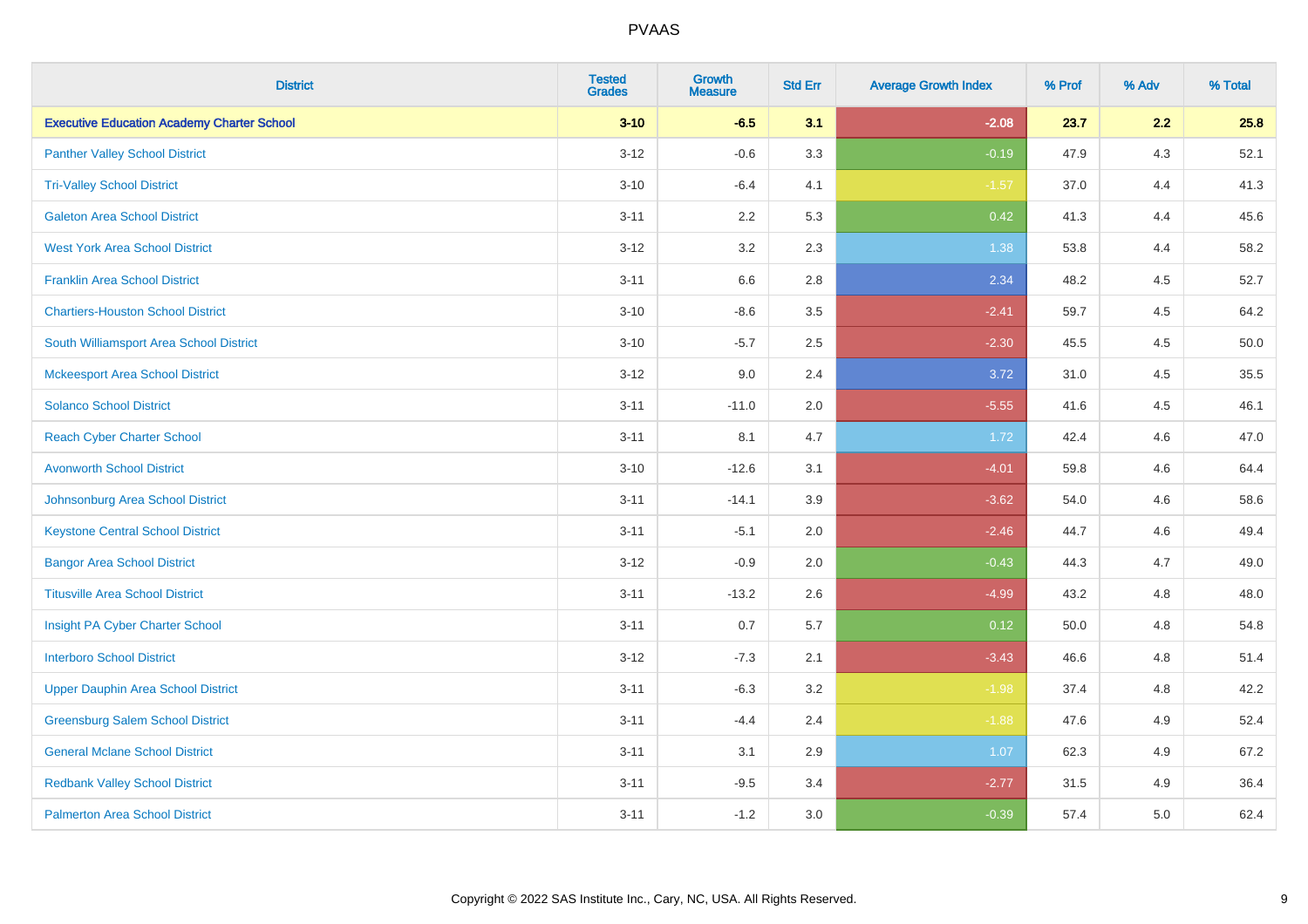| <b>District</b>                                   | <b>Tested</b><br><b>Grades</b> | <b>Growth</b><br><b>Measure</b> | <b>Std Err</b> | <b>Average Growth Index</b> | % Prof | % Adv   | % Total  |
|---------------------------------------------------|--------------------------------|---------------------------------|----------------|-----------------------------|--------|---------|----------|
| <b>Executive Education Academy Charter School</b> | $3 - 10$                       | $-6.5$                          | 3.1            | $-2.08$                     | 23.7   | 2.2     | 25.8     |
| Pennsylvania Cyber Charter School                 | $3 - 11$                       | 11.6                            | $1.5\,$        | 7.54                        | 46.3   | $5.0\,$ | 51.3     |
| Pocono Mountain School District                   | $3 - 12$                       | 6.8                             | 1.5            | 4.62                        | 45.8   | 5.0     | $50.7\,$ |
| <b>Roberto Clemente Charter School</b>            | $3 - 12$                       | 2.2                             | 4.9            | 0.45                        | 27.5   | 5.0     | 32.5     |
| <b>Shenandoah Valley School District</b>          | $3 - 11$                       | 9.7                             | 3.9            | 2.49                        | 28.3   | 5.0     | 33.3     |
| Lehigh Valley Academy Regional Charter School     | $3 - 11$                       | 0.7                             | 2.3            | 0.32                        | 46.3   | 5.0     | 51.4     |
| North Schuylkill School District                  | $3 - 11$                       | $-1.0$                          | 2.4            | $-0.42$                     | 41.8   | 5.1     | 46.8     |
| <b>Turkeyfoot Valley Area School District</b>     | $3 - 12$                       | $-4.3$                          | 5.6            | $-0.76$                     | 22.0   | 5.1     | 27.1     |
| <b>Wilmington Area School District</b>            | $3 - 11$                       | 7.5                             | 3.0            | 2.48                        | 55.1   | 5.1     | 60.2     |
| Northern Cambria School District                  | $3 - 11$                       | 10.0                            | 3.3            | 3.04                        | 47.4   | 5.1     | 52.6     |
| <b>Fort Cherry School District</b>                | $3 - 10$                       | $-5.9$                          | 3.8            | $-1.56$                     | 55.2   | 5.2     | 60.3     |
| <b>Sharon City School District</b>                | $3 - 11$                       | 4.9                             | 2.6            | 1.87                        | 48.2   | 5.3     | 53.4     |
| Middletown Area School District                   | $3 - 11$                       | $-5.3$                          | 2.6            | $-2.05$                     | 46.4   | 5.3     | 51.7     |
| <b>Warren County School District</b>              | $3 - 11$                       | $-0.1$                          | 1.8            | $-0.06$                     | 37.2   | 5.3     | 42.6     |
| <b>Glendale School District</b>                   | $3 - 10$                       | $-0.9$                          | 3.7            | $-0.24$                     | 50.0   | 5.4     | 55.4     |
| <b>Wilkes-Barre Area School District</b>          | $3 - 11$                       | 0.1                             | 3.2            | 0.02                        | 35.5   | 5.4     | 40.9     |
| <b>Purchase Line School District</b>              | $3 - 12$                       | 1.7                             | 3.5            | 0.47                        | 43.1   | 5.4     | 48.5     |
| <b>Benton Area School District</b>                | $3 - 10$                       | $-9.7$                          | 4.5            | $-2.18$                     | 43.2   | 5.4     | 48.6     |
| Millville Area School District                    | $3 - 12$                       | $-0.9$                          | 4.7            | $-0.18$                     | 51.4   | 5.4     | 56.8     |
| <b>Pottsville Area School District</b>            | $3 - 12$                       | 4.4                             | 2.3            | 1.94                        | 44.8   | 5.4     | 50.2     |
| <b>Montrose Area School District</b>              | $3 - 10$                       | $-5.5$                          | 3.0            | $-1.82$                     | 46.7   | 5.4     | 52.2     |
| <b>Antietam School District</b>                   | $3 - 10$                       | $-4.3$                          | 3.8            | $-1.13$                     | 36.4   | 5.4     | 41.8     |
| <b>Berwick Area School District</b>               | $3 - 11$                       | $-9.3$                          | 2.6            | $-3.59$                     | 42.1   | 5.5     | 47.6     |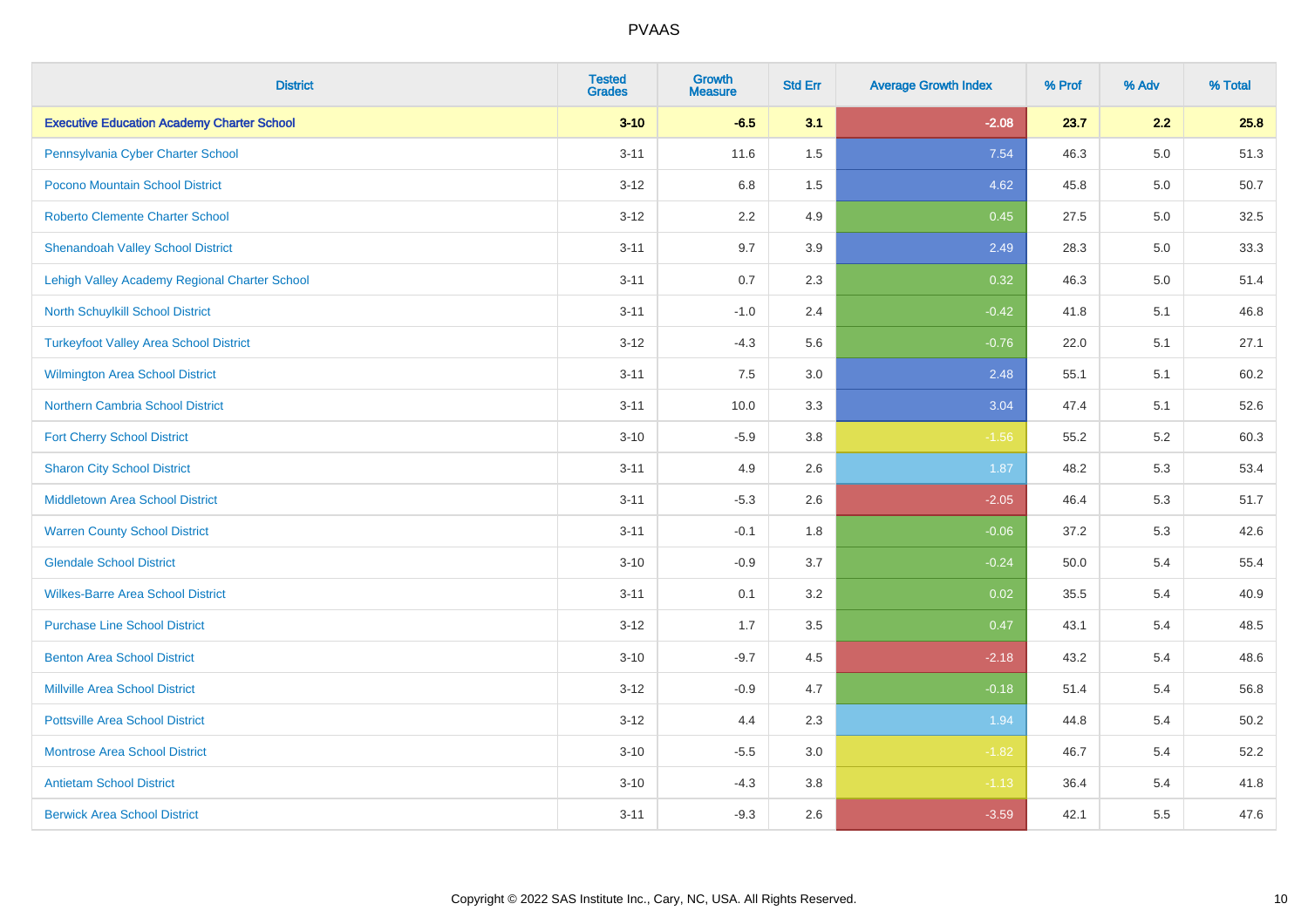| <b>District</b>                                   | <b>Tested</b><br><b>Grades</b> | <b>Growth</b><br><b>Measure</b> | <b>Std Err</b> | <b>Average Growth Index</b> | % Prof | % Adv | % Total  |
|---------------------------------------------------|--------------------------------|---------------------------------|----------------|-----------------------------|--------|-------|----------|
| <b>Executive Education Academy Charter School</b> | $3 - 10$                       | $-6.5$                          | 3.1            | $-2.08$                     | 23.7   | 2.2   | 25.8     |
| <b>Pleasant Valley School District</b>            | $3 - 11$                       | 3.1                             | 2.0            | 1.57                        | 57.2   | 5.5   | 62.8     |
| <b>Punxsutawney Area School District</b>          | $3 - 11$                       | 4.2                             | 2.9            | 1.45                        | 55.0   | 5.5   | 60.6     |
| <b>Neshannock Township School District</b>        | $3 - 10$                       | $-9.7$                          | 2.9            | $-3.34$                     | 62.4   | 5.6   | 67.9     |
| <b>Austin Area School District</b>                | $3 - 11$                       | $-5.7$                          | 6.4            | $-0.90$                     | 33.3   | 5.6   | 38.9     |
| <b>Conemaugh Valley School District</b>           | $3 - 12$                       | $-3.2$                          | 4.1            | $-0.78$                     | 48.2   | 5.6   | 53.7     |
| <b>York Co School Of Technology</b>               | $9 - 12$                       | $-3.8$                          | 1.7            | $-2.22$                     | 39.1   | 5.6   | 44.7     |
| Susquehanna Township School District              | $3 - 12$                       | $-5.8$                          | 2.7            | $-2.17$                     | 36.0   | 5.6   | 41.6     |
| <b>Lehighton Area School District</b>             | $3 - 11$                       | $-1.6$                          | 2.3            | $-0.70$                     | 51.1   | 5.6   | 56.7     |
| <b>Steel Valley School District</b>               | $3 - 11$                       | 6.5                             | 3.4            | 1.89                        | 50.7   | 5.6   | 56.3     |
| <b>Troy Area School District</b>                  | $3 - 10$                       | $-4.3$                          | 3.4            | $-1.26$                     | 43.2   | 5.7   | 48.9     |
| <b>Hanover Area School District</b>               | $3 - 11$                       | 2.2                             | 4.6            | 0.48                        | 42.9   | 5.7   | 48.6     |
| <b>Mastery Charter School - Hardy Williams</b>    | $3 - 11$                       | 11.4                            | 3.4            | 3.33                        | 44.3   | 5.7   | 50.0     |
| <b>New Brighton Area School District</b>          | $3 - 11$                       | 4.6                             | 3.1            | 1.47                        | 60.9   | 5.8   | 66.7     |
| <b>Chestnut Ridge School District</b>             | $3 - 12$                       | $-3.4$                          | 2.9            | $-1.17$                     | 46.6   | 5.8   | 52.4     |
| Oil City Area School District                     | $3 - 11$                       | $-2.9$                          | 2.6            | $-1.08$                     | 44.4   | 5.8   | $50.2\,$ |
| <b>Uniontown Area School District</b>             | $3 - 11$                       | 6.0                             | 3.2            | 1.87                        | 62.4   | 5.9   | 68.2     |
| <b>North Star School District</b>                 | $3 - 11$                       | $-8.7$                          | 3.5            | $-2.51$                     | 47.8   | 6.0   | 53.7     |
| <b>Cambria Heights School District</b>            | $3 - 10$                       | $-4.1$                          | 3.1            | $-1.32$                     | 51.0   | 6.0   | 57.0     |
| <b>Corry Area School District</b>                 | $3 - 11$                       | $-5.3$                          | 2.6            | $-2.03$                     | 38.5   | 6.0   | 44.5     |
| <b>Dover Area School District</b>                 | $3 - 12$                       | 6.0                             | 2.1            | 2.94                        | 52.2   | 6.0   | 58.2     |
| <b>Southeastern Greene School District</b>        | $3 - 10$                       | 3.3                             | 4.6            | 0.72                        | 57.6   | 6.1   | 63.6     |
| <b>Armstrong School District</b>                  | $3 - 11$                       | 2.6                             | 1.7            | 1.53                        | 51.5   | 6.1   | 57.6     |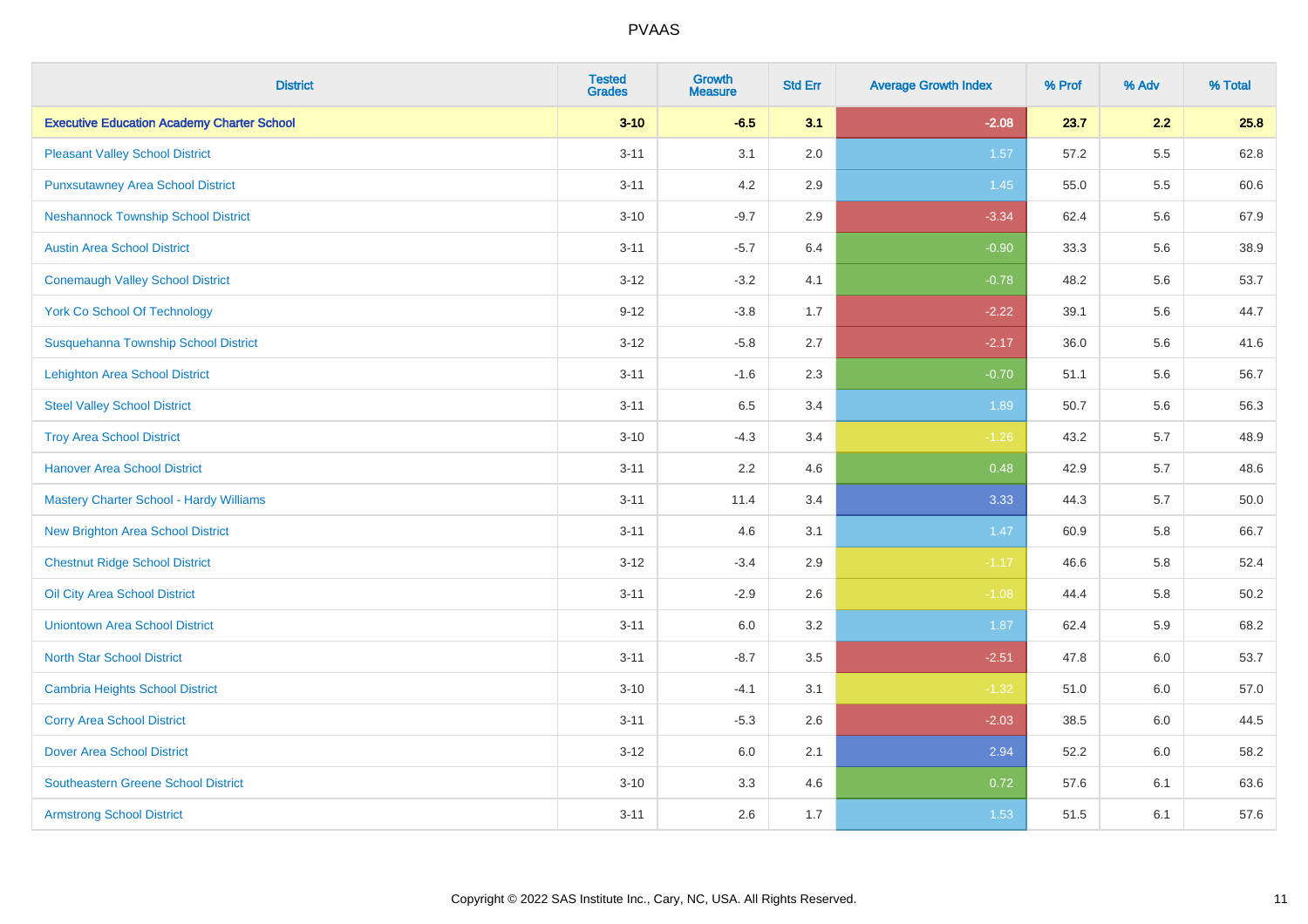| <b>District</b>                                   | <b>Tested</b><br><b>Grades</b> | <b>Growth</b><br><b>Measure</b> | <b>Std Err</b> | <b>Average Growth Index</b> | % Prof | % Adv   | % Total |
|---------------------------------------------------|--------------------------------|---------------------------------|----------------|-----------------------------|--------|---------|---------|
| <b>Executive Education Academy Charter School</b> | $3 - 10$                       | $-6.5$                          | 3.1            | $-2.08$                     | 23.7   | 2.2     | 25.8    |
| <b>Valley Grove School District</b>               | $3 - 10$                       | $-3.7$                          | 3.7            | $-1.01$                     | 51.2   | 6.1     | 57.3    |
| <b>Shikellamy School District</b>                 | $3 - 10$                       | $-22.3$                         | 2.5            | $-8.92$                     | 33.3   | 6.1     | 39.5    |
| <b>Brentwood Borough School District</b>          | $3 - 11$                       | $-5.3$                          | 3.0            | $-1.72$                     | 52.0   | 6.1     | 58.2    |
| <b>Brownsville Area School District</b>           | $3 - 12$                       | $-7.2$                          | 3.9            | $-1.83$                     | 34.4   | 6.1     | 40.5    |
| <b>Otto-Eldred School District</b>                | $3 - 11$                       | $-0.7$                          | 4.2            | $-0.15$                     | 56.2   | 6.2     | 62.5    |
| <b>Moniteau School District</b>                   | $3 - 11$                       | $-11.8$                         | 3.3            | $-3.56$                     | 50.0   | 6.3     | 56.3    |
| <b>Carlisle Area School District</b>              | $3 - 11$                       | $-5.3$                          | 1.9            | $-2.81$                     | 54.0   | 6.3     | 60.3    |
| Rose Tree Media School District                   | $3 - 10$                       | $-25.6$                         | 2.4            | $-10.76$                    | 54.8   | 6.4     | 61.2    |
| Southern Tioga School District                    | $3 - 11$                       | $-11.5$                         | 2.7            | $-4.25$                     | 47.8   | 6.4     | 54.3    |
| <b>Keystone School District</b>                   | $3 - 11$                       | 3.1                             | 3.3            | 0.94                        | 50.6   | 6.5     | 57.1    |
| <b>Western Beaver County School District</b>      | $3 - 11$                       | $-7.8$                          | 4.2            | $-1.87$                     | 56.5   | 6.5     | 63.0    |
| <b>Chichester School District</b>                 | $3 - 11$                       | $-2.7$                          | 2.3            | $-1.17$                     | 44.6   | 6.6     | 51.2    |
| <b>Towanda Area School District</b>               | $3 - 11$                       | 4.0                             | 2.8            | 1.44                        | 39.4   | 6.6     | 46.0    |
| <b>Salisbury Township School District</b>         | $3 - 11$                       | 6.3                             | 3.6            | 1.77                        | 46.2   | 6.6     | 52.8    |
| <b>United School District</b>                     | $3 - 11$                       | 2.1                             | 3.4            | 0.63                        | 60.3   | $6.6\,$ | 66.9    |
| <b>South Eastern School District</b>              | $3 - 11$                       | 0.9                             | 2.4            | 0.39                        | 54.8   | 6.6     | 61.4    |
| <b>Agora Cyber Charter School</b>                 | $3 - 11$                       | 5.8                             | 2.6            | 2.28                        | 42.8   | 6.6     | 49.4    |
| <b>Upper Darby School District</b>                | $3 - 12$                       | 6.9                             | 1.5            | 4.62                        | 45.0   | 6.7     | 51.7    |
| <b>Palisades School District</b>                  | $3 - 11$                       | $-8.7$                          | 2.8            | $-3.06$                     | 53.8   | 6.7     | 60.5    |
| <b>Mifflin County School District</b>             | $3 - 11$                       | 9.1                             | 1.7            | 5.49                        | 47.1   | 6.7     | 53.8    |
| South Side Area School District                   | $3 - 11$                       | $-1.6$                          | 3.3            | $-0.48$                     | 50.0   | 6.8     | 56.8    |
| <b>Clarion-Limestone Area School District</b>     | $3-12$                         | $-2.5$                          | 4.1            | $-0.60$                     | 56.8   | 6.8     | 63.6    |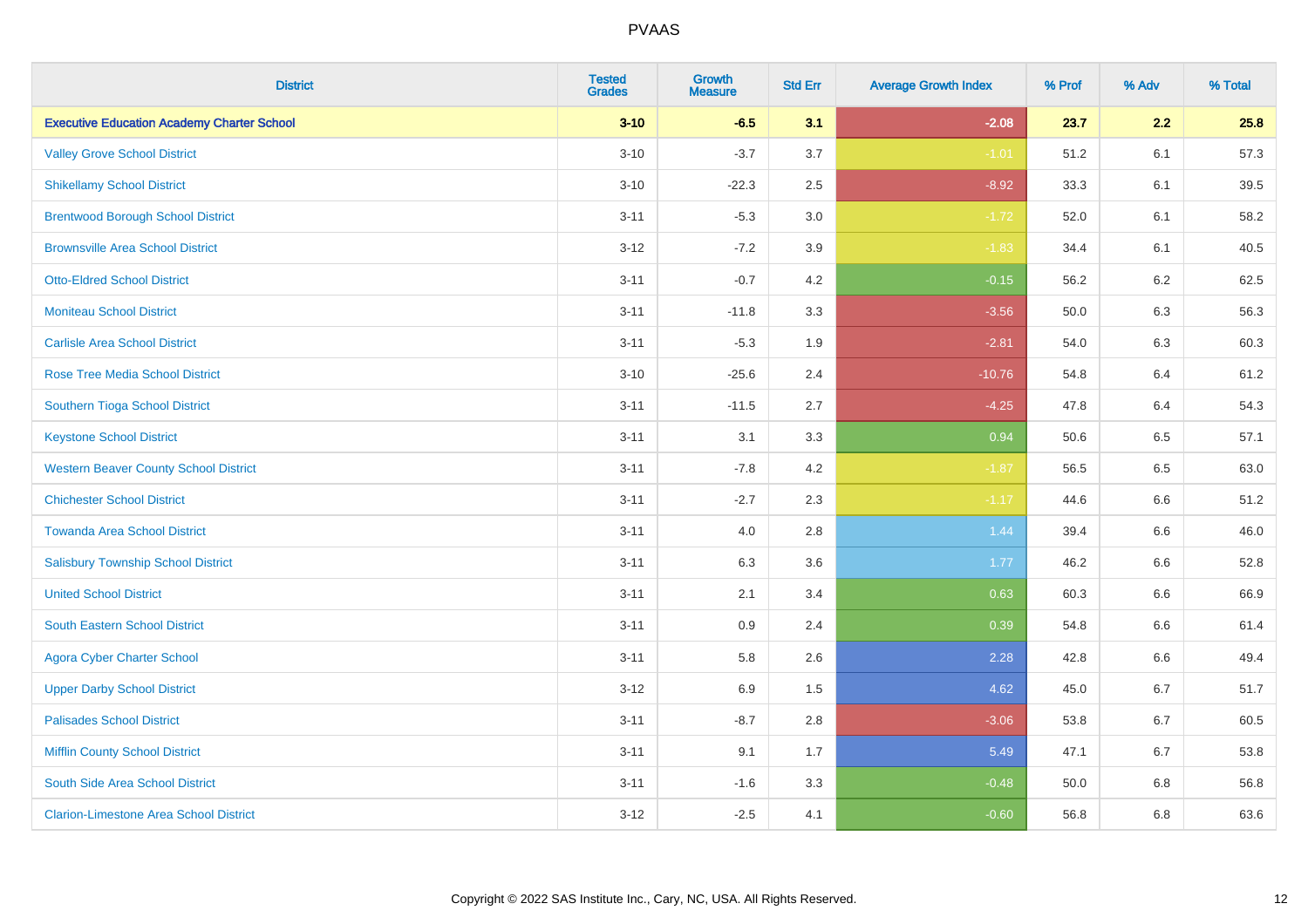| <b>District</b>                                   | <b>Tested</b><br><b>Grades</b> | <b>Growth</b><br><b>Measure</b> | <b>Std Err</b> | <b>Average Growth Index</b> | % Prof | % Adv   | % Total |
|---------------------------------------------------|--------------------------------|---------------------------------|----------------|-----------------------------|--------|---------|---------|
| <b>Executive Education Academy Charter School</b> | $3 - 10$                       | $-6.5$                          | 3.1            | $-2.08$                     | 23.7   | 2.2     | 25.8    |
| <b>Waynesboro Area School District</b>            | $3 - 12$                       | $-6.1$                          | 1.9            | $-3.20$                     | 50.0   | $6.8\,$ | 56.8    |
| <b>Bermudian Springs School District</b>          | $3 - 11$                       | $-5.5$                          | 2.9            | $-1.94$                     | 56.4   | 6.8     | 63.2    |
| <b>Susquehanna Community School District</b>      | $3 - 11$                       | $-2.8$                          | 4.2            | $-0.66$                     | 49.4   | $6.9\,$ | 56.3    |
| <b>Greenville Area School District</b>            | $3 - 11$                       | 0.7                             | 2.9            | 0.26                        | 53.4   | 6.9     | 60.3    |
| <b>Milton Area School District</b>                | $3 - 11$                       | $-8.7$                          | 2.5            | $-3.52$                     | 45.4   | $6.9\,$ | 52.3    |
| Meyersdale Area School District                   | $3 - 11$                       | 4.2                             | 4.0            | 1.07                        | 43.1   | 6.9     | 50.0    |
| <b>Blairsville-Saltsburg School District</b>      | $3 - 11$                       | $-8.0$                          | 3.0            | $-2.68$                     | 37.3   | 7.0     | 44.3    |
| <b>Union School District</b>                      | $3 - 12$                       | 2.3                             | 4.2            | 0.54                        | 32.6   | 7.0     | 39.5    |
| Philadelphia City School District                 | $3 - 12$                       | 7.5                             | 0.6            | 12.64                       | 38.4   | 7.0     | 45.4    |
| <b>Reynolds School District</b>                   | $3 - 10$                       | 0.5                             | 3.4            | 0.16                        | 52.1   | 7.0     | 59.2    |
| <b>Penncrest School District</b>                  | $3 - 11$                       | 5.7                             | 2.2            | 2.57                        | 47.2   | 7.1     | 54.3    |
| <b>Old Forge School District</b>                  | $3-12$                         | $-5.9$                          | 3.4            | $-1.73$                     | 52.9   | 7.1     | 60.0    |
| <b>Twin Valley School District</b>                | $3 - 12$                       | $-3.6$                          | 2.1            | $-1.69$                     | 49.6   | 7.1     | 56.8    |
| <b>Governor Mifflin School District</b>           | $3 - 11$                       | 4.1                             | 1.8            | 2.33                        | 42.5   | 7.2     | 49.7    |
| <b>Southmoreland School District</b>              | $3 - 11$                       | $-8.3$                          | 3.6            | $-2.32$                     | 56.8   | 7.2     | 64.0    |
| <b>Dunmore School District</b>                    | $3 - 11$                       | $-7.7$                          | 2.9            | $-2.62$                     | 34.0   | 7.2     | 41.2    |
| <b>Hatboro-Horsham School District</b>            | $3 - 11$                       | $-12.8$                         | 1.7            | $-7.47$                     | 45.6   | 7.2     | 52.8    |
| <b>Windber Area School District</b>               | $3 - 11$                       | $-7.2$                          | 3.2            | $-2.24$                     | 55.4   | 7.2     | 62.6    |
| <b>Northwest Area School District</b>             | $3 - 10$                       | $-10.0$                         | 3.8            | $-2.59$                     | 34.6   | 7.3     | 41.8    |
| <b>West Greene School District</b>                | $3 - 11$                       | $-4.5$                          | 4.3            | $-1.04$                     | 36.6   | 7.3     | 43.9    |
| <b>Whitehall-Coplay School District</b>           | $3 - 11$                       | 6.1                             | 1.8            | 3.45                        | 49.3   | 7.4     | 56.6    |
| <b>Charleroi School District</b>                  | $3 - 11$                       | $-2.6$                          | 3.0            | $-0.86$                     | 55.7   | 7.4     | 63.1    |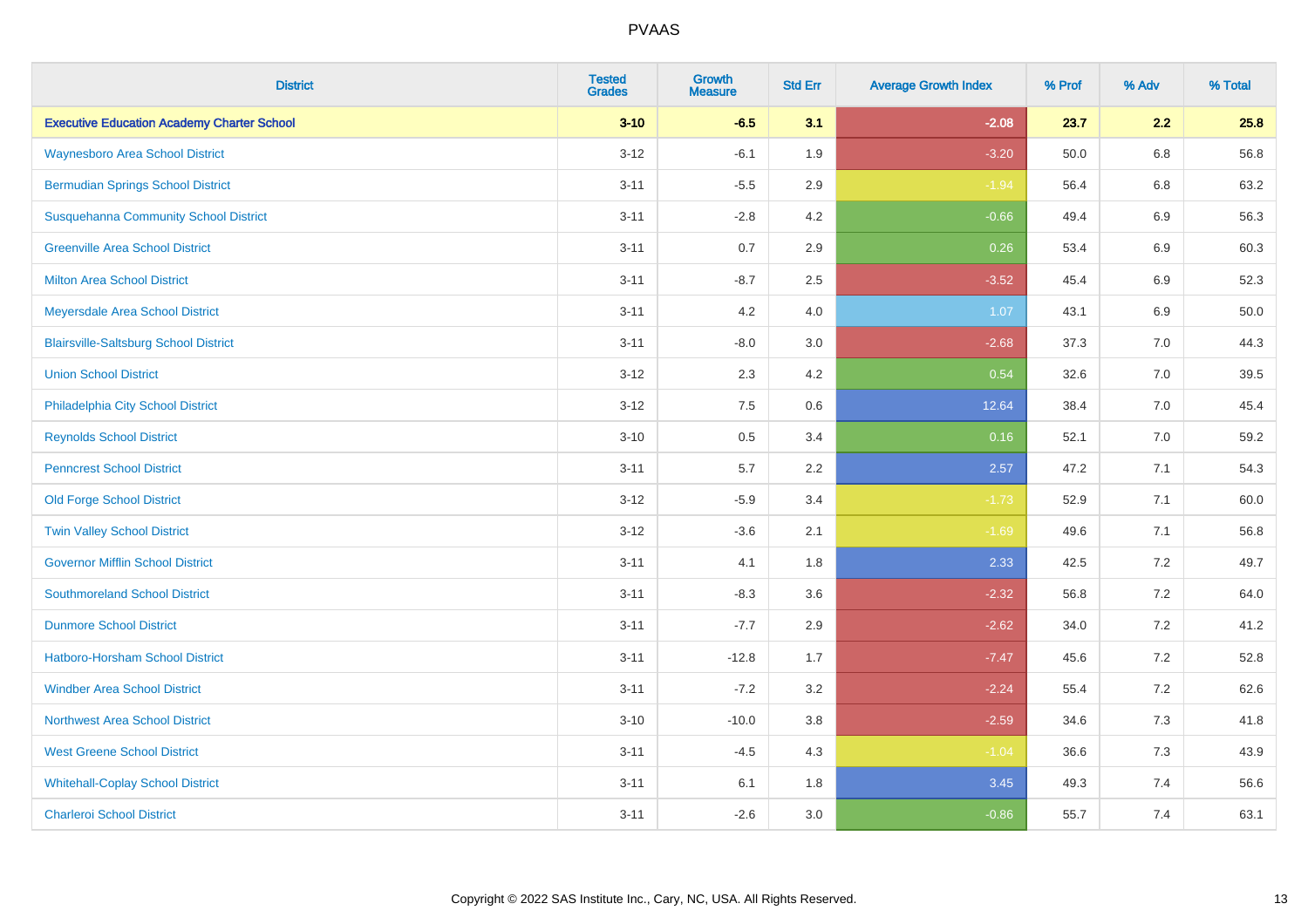| <b>District</b>                                   | <b>Tested</b><br><b>Grades</b> | <b>Growth</b><br><b>Measure</b> | <b>Std Err</b> | <b>Average Growth Index</b> | % Prof | % Adv   | % Total |
|---------------------------------------------------|--------------------------------|---------------------------------|----------------|-----------------------------|--------|---------|---------|
| <b>Executive Education Academy Charter School</b> | $3 - 10$                       | $-6.5$                          | 3.1            | $-2.08$                     | 23.7   | 2.2     | 25.8    |
| <b>Central Dauphin School District</b>            | $3 - 11$                       | 4.4                             | 1.3            | 3.32                        | 53.3   | 7.4     | 60.7    |
| Jim Thorpe Area School District                   | $3 - 11$                       | $-5.8$                          | 2.7            | $-2.19$                     | 33.3   | 7.4     | 40.7    |
| <b>Millersburg Area School District</b>           | $3 - 11$                       | $6.2\,$                         | 3.8            | 1.63                        | 51.8   | 7.4     | 59.3    |
| <b>Conneaut School District</b>                   | $3 - 12$                       | $-7.5$                          | 2.6            | $-2.91$                     | 38.4   | 7.4     | 45.8    |
| <b>Sayre Area School District</b>                 | $3 - 11$                       | 11.2                            | 3.5            | 3.20                        | 52.2   | 7.5     | 59.7    |
| Jeannette City School District                    | $3 - 11$                       | $-4.3$                          | 3.8            | $-1.13$                     | 46.7   | 7.5     | 54.2    |
| Catasauqua Area School District                   | $3 - 12$                       | $-12.1$                         | 3.0            | $-4.00$                     | 36.8   | 7.6     | 44.3    |
| <b>Wattsburg Area School District</b>             | $3 - 11$                       | 6.5                             | 2.7            | 2.43                        | 42.7   | 7.6     | 50.3    |
| <b>Dallas School District</b>                     | $3 - 11$                       | $-2.5$                          | 2.2            | $-1.12$                     | 54.9   | 7.6     | 62.4    |
| <b>Athens Area School District</b>                | $3 - 11$                       | 1.6                             | 2.5            | 0.64                        | 46.9   | 7.6     | 54.5    |
| <b>Pine Grove Area School District</b>            | $3 - 11$                       | $-7.7$                          | 2.9            | $-2.66$                     | 42.3   | 7.7     | 50.0    |
| Penn Cambria School District                      | $3 - 11$                       | $-0.0$                          | 2.7            | $-0.01$                     | 61.5   | 7.7     | 69.2    |
| <b>Brockway Area School District</b>              | $3 - 11$                       | 0.6                             | 3.6            | 0.16                        | 49.2   | 7.7     | 56.9    |
| <b>Annville-Cleona School District</b>            | $3 - 12$                       | $-12.1$                         | 2.7            | $-4.46$                     | 34.9   | 7.8     | 42.6    |
| East Stroudsburg Area School District             | $3 - 11$                       | 0.1                             | 1.6            | 0.05                        | 45.8   | $7.8\,$ | 53.6    |
| <b>Connellsville Area School District</b>         | $3 - 11$                       | 6.1                             | 2.0            | 3.05                        | 45.4   | 7.8     | 53.2    |
| <b>Iroquois School District</b>                   | $3 - 11$                       | 13.1                            | 3.0            | 4.35                        | 48.2   | 7.8     | 56.0    |
| <b>Mid Valley School District</b>                 | $3 - 10$                       | $-1.7$                          | 3.0            | $-0.55$                     | 45.1   | 7.8     | 52.9    |
| <b>Hazleton Area School District</b>              | $3 - 11$                       | 9.6                             | 1.4            | 6.77                        | 45.0   | 7.8     | 52.9    |
| Lake-Lehman School District                       | $3 - 11$                       | 10.8                            | 2.7            | 3.93                        | 55.3   | 7.9     | 63.2    |
| <b>Ringgold School District</b>                   | $3 - 11$                       | $-14.7$                         | 2.4            | $-6.04$                     | 41.5   | 7.9     | 49.4    |
| <b>Collegium Charter School</b>                   | $3 - 10$                       | 5.9                             | 2.5            | 2.33                        | 38.1   | 7.9     | 46.0    |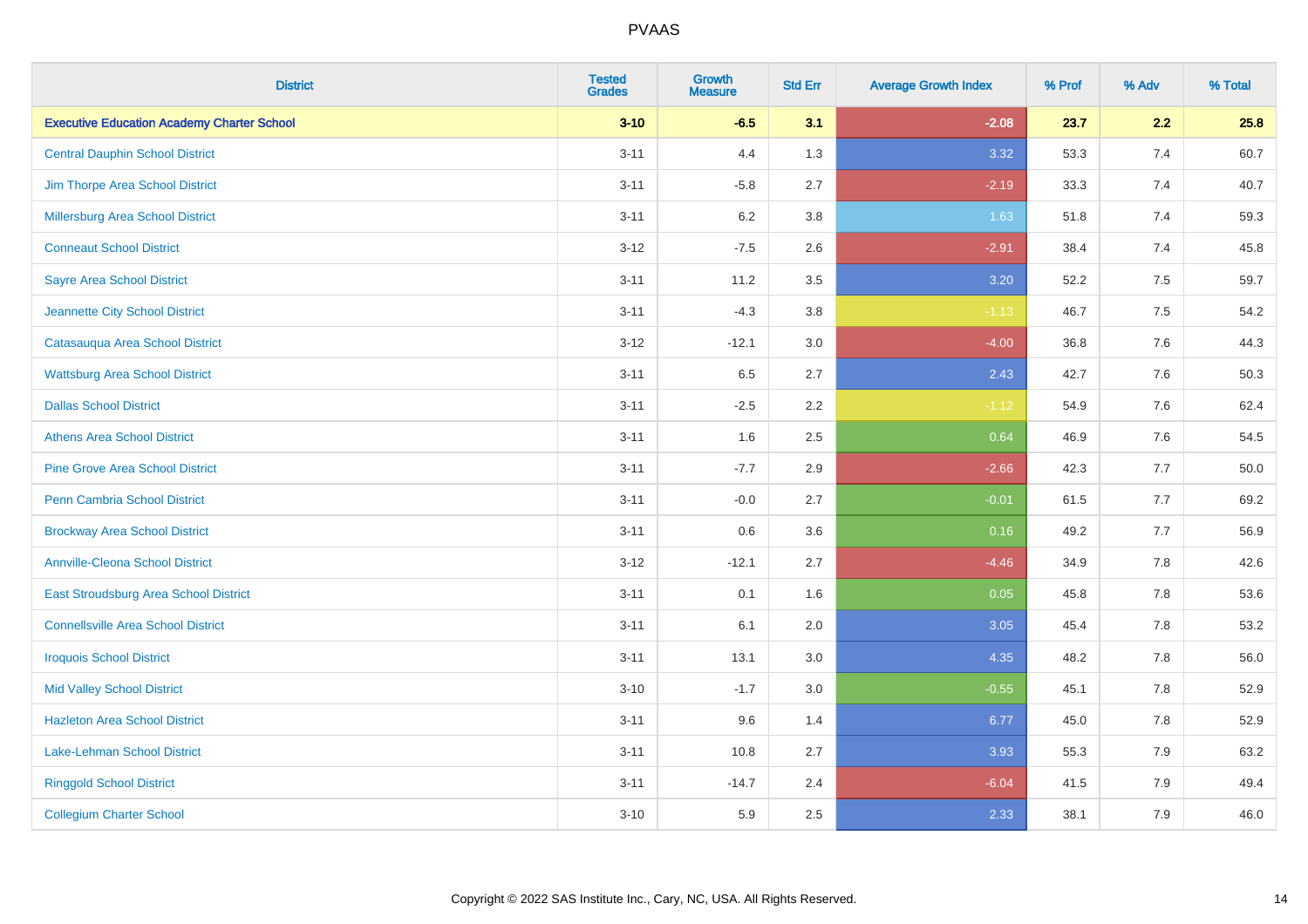| <b>District</b>                                   | <b>Tested</b><br><b>Grades</b> | <b>Growth</b><br><b>Measure</b> | <b>Std Err</b> | <b>Average Growth Index</b> | % Prof | % Adv | % Total |
|---------------------------------------------------|--------------------------------|---------------------------------|----------------|-----------------------------|--------|-------|---------|
| <b>Executive Education Academy Charter School</b> | $3 - 10$                       | $-6.5$                          | 3.1            | $-2.08$                     | 23.7   | 2.2   | 25.8    |
| <b>Oxford Area School District</b>                | $3 - 11$                       | $-4.3$                          | 1.9            | $-2.26$                     | 41.3   | 8.0   | 49.3    |
| <b>Mercer Area School District</b>                | $3 - 11$                       | $-0.2$                          | 3.3            | $-0.06$                     | 56.0   | 8.0   | 64.0    |
| <b>Pennridge School District</b>                  | $3 - 10$                       | $-16.8$                         | 1.4            | $-11.59$                    | 46.8   | 8.0   | 54.9    |
| <b>Fannett-Metal School District</b>              | $3 - 11$                       | $-3.4$                          | 5.1            | $-0.67$                     | 38.7   | 8.1   | 46.8    |
| <b>Warrior Run School District</b>                | $3 - 11$                       | 4.6                             | 3.0            | 1.51                        | 40.9   | 8.1   | 49.0    |
| <b>Tuscarora School District</b>                  | $3 - 11$                       | $-0.6$                          | 2.3            | $-0.27$                     | 45.1   | 8.1   | 53.2    |
| <b>South Western School District</b>              | $3 - 12$                       | 3.9                             | 1.9            | 2.08                        | 60.2   | 8.1   | 68.3    |
| Saint Marys Area School District                  | $3 - 11$                       | 7.8                             | 2.6            | 3.04                        | 57.0   | 8.2   | 65.2    |
| <b>Claysburg-Kimmel School District</b>           | $3 - 11$                       | $-5.7$                          | 4.0            | $-1.42$                     | 42.9   | 8.2   | 51.0    |
| <b>Hamburg Area School District</b>               | $3 - 11$                       | 8.9                             | 2.5            | 3.63                        | 43.5   | 8.2   | 51.7    |
| <b>Pittsburgh School District</b>                 | $3 - 11$                       | $-3.3$                          | 1.1            | $-3.04$                     | 33.9   | 8.2   | 42.1    |
| <b>Brandywine Heights Area School District</b>    | $3 - 11$                       | $-4.9$                          | 2.7            | $-1.81$                     | 49.2   | 8.2   | 57.4    |
| <b>Coudersport Area School District</b>           | $3 - 11$                       | 7.7                             | 3.7            | 2.06                        | 55.7   | 8.2   | 63.9    |
| <b>Ridley School District</b>                     | $3-12$                         | 10.0                            | 1.6            | 6.10                        | 45.6   | 8.2   | 53.8    |
| Altoona Area School District                      | $3 - 12$                       | 3.3                             | 1.6            | 1.99                        | 47.7   | 8.2   | 55.9    |
| <b>Bensalem Township School District</b>          | $3 - 11$                       | 1.6                             | 1.6            | 0.98                        | 38.8   | 8.3   | 47.1    |
| <b>Bradford Area School District</b>              | $3 - 12$                       | $-9.3$                          | 2.4            | $-3.87$                     | 45.8   | 8.3   | 54.2    |
| Karns City Area School District                   | $3 - 11$                       | $-6.0$                          | 2.9            | $-2.03$                     | 53.1   | 8.3   | 61.5    |
| <b>Gillingham Charter School</b>                  | $3 - 11$                       | $-4.4$                          | 5.6            | $-0.77$                     | 20.8   | 8.3   | 29.2    |
| 21st Century Cyber Charter School                 | $6 - 12$                       | 5.7                             | 2.3            | 2.50                        | 56.7   | 8.3   | 65.0    |
| <b>Cornwall-Lebanon School District</b>           | $3 - 11$                       | 8.3                             | 1.6            | 5.08                        | 47.2   | 8.4   | 55.6    |
| <b>West Perry School District</b>                 | $3 - 11$                       | 12.5                            | 2.5            | 4.99                        | 56.6   | 8.4   | 65.0    |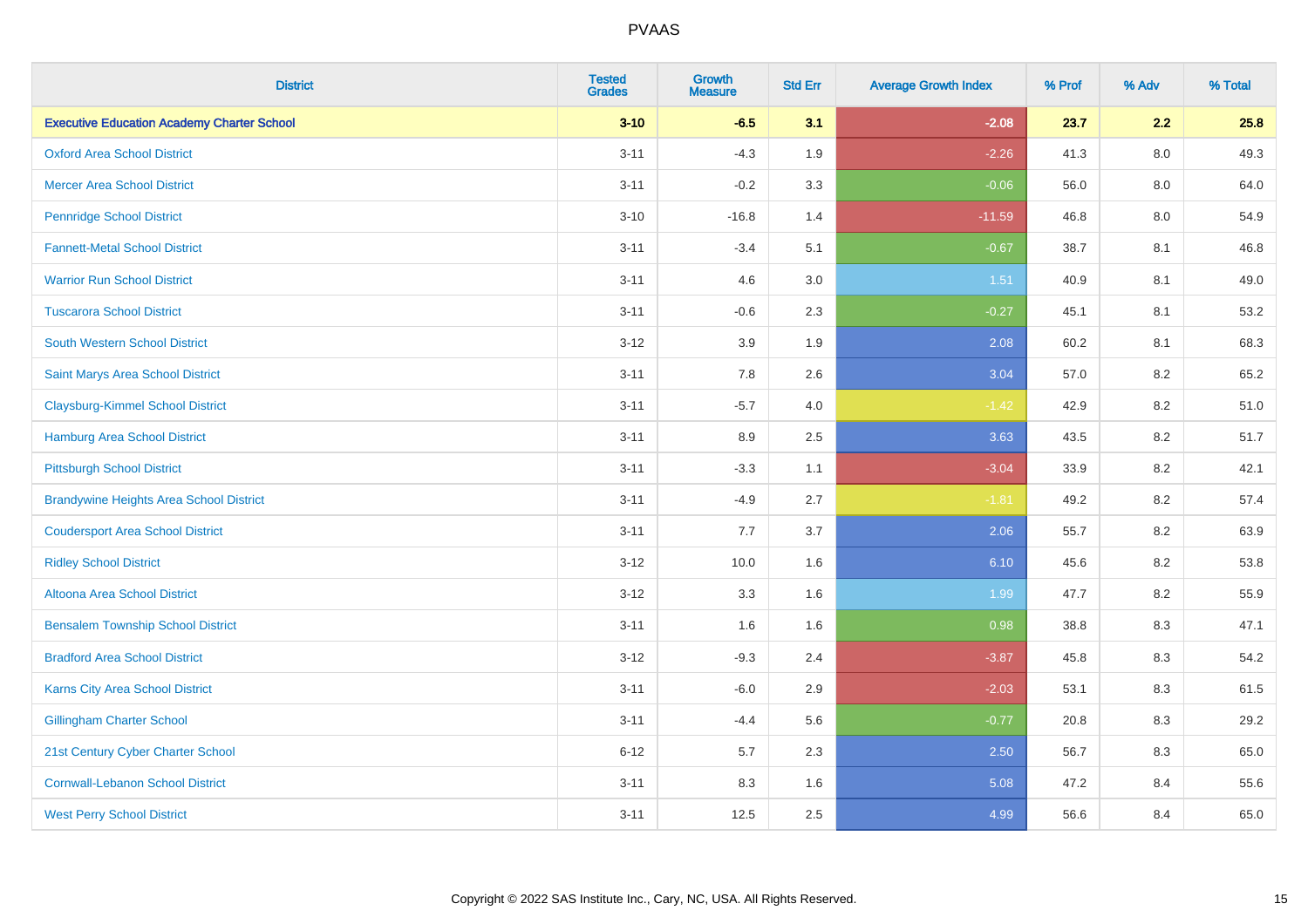| <b>District</b>                                    | <b>Tested</b><br><b>Grades</b> | <b>Growth</b><br><b>Measure</b> | <b>Std Err</b> | <b>Average Growth Index</b> | % Prof | % Adv   | % Total |
|----------------------------------------------------|--------------------------------|---------------------------------|----------------|-----------------------------|--------|---------|---------|
| <b>Executive Education Academy Charter School</b>  | $3 - 10$                       | $-6.5$                          | 3.1            | $-2.08$                     | 23.7   | 2.2     | 25.8    |
| <b>Chartiers Valley School District</b>            | $3 - 11$                       | $-1.7$                          | 2.0            | $-0.81$                     | 54.7   | 8.4     | 63.1    |
| <b>Westinghouse Arts Academy Charter School</b>    | $9 - 10$                       | $-0.7$                          | 3.6            | $-0.19$                     | 59.2   | 8.4     | 67.6    |
| <b>Wilson Area School District</b>                 | $3 - 11$                       | 6.0                             | 2.6            | 2.30                        | 48.7   | 8.5     | 57.2    |
| Octorara Area School District                      | $3 - 11$                       | 9.1                             | 2.4            | 3.82                        | 52.1   | 8.5     | 60.6    |
| East Pennsboro Area School District                | $3 - 11$                       | $-4.2$                          | 2.5            | $-1.71$                     | 60.8   | 8.5     | 69.3    |
| <b>Blue Mountain School District</b>               | $3 - 10$                       | $-5.8$                          | 2.3            | $-2.56$                     | 46.6   | 8.5     | 55.1    |
| <b>Baldwin-Whitehall School District</b>           | $3 - 11$                       | 1.8                             | 1.9            | 0.94                        | 58.6   | 8.6     | 67.1    |
| <b>Central Fulton School District</b>              | $3 - 11$                       | $-0.5$                          | 3.5            | $-0.14$                     | 51.4   | 8.6     | 60.0    |
| <b>Upper Adams School District</b>                 | $3 - 11$                       | 1.3                             | 2.9            | 0.47                        | 55.2   | 8.6     | 63.8    |
| <b>Chambersburg Area School District</b>           | $3 - 11$                       | $-9.5$                          | 1.3            | $-7.20$                     | 42.7   | 8.6     | 51.4    |
| <b>Centennial School District</b>                  | $3 - 10$                       | 7.1                             | 1.7            | 4.29                        | 50.1   | 8.7     | 58.9    |
| <b>Riverside Beaver County School District</b>     | $3 - 11$                       | $-14.0$                         | 3.0            | $-4.64$                     | 49.4   | $8.8\,$ | 58.2    |
| <b>Blackhawk School District</b>                   | $3 - 11$                       | 4.7                             | 2.3            | 2.01                        | 55.8   | 8.8     | 64.6    |
| <b>Big Spring School District</b>                  | $3 - 11$                       | $-9.8$                          | 2.4            | $-4.00$                     | 38.6   | 8.9     | 47.5    |
| <b>Central Valley School District</b>              | $3 - 10$                       | 4.8                             | 2.4            | 1.98                        | 56.9   | 9.0     | 65.9    |
| <b>Riverside School District</b>                   | $3 - 11$                       | $-3.2$                          | 3.0            | $-1.09$                     | 43.0   | 9.0     | 52.0    |
| <b>Plum Borough School District</b>                | $3 - 11$                       | $-11.3$                         | 2.2            | $-5.19$                     | 51.1   | 9.0     | 60.1    |
| <b>Pequea Valley School District</b>               | $3 - 11$                       | $-5.8$                          | 3.2            | $-1.80$                     | 39.8   | 9.1     | 48.9    |
| <b>Donegal School District</b>                     | $3 - 12$                       | 3.1                             | 2.4            | 1.29                        | 60.6   | 9.1     | 69.7    |
| <b>Commonwealth Charter Academy Charter School</b> | $3 - 10$                       | 9.1                             | 1.9            | 4.90                        | 47.2   | 9.1     | 56.3    |
| Jersey Shore Area School District                  | $3 - 11$                       | 0.5                             | 2.6            | 0.21                        | 47.1   | 9.2     | 56.2    |
| <b>Line Mountain School District</b>               | $3 - 11$                       | 4.1                             | 3.2            | 1.27                        | 52.9   | 9.2     | 62.1    |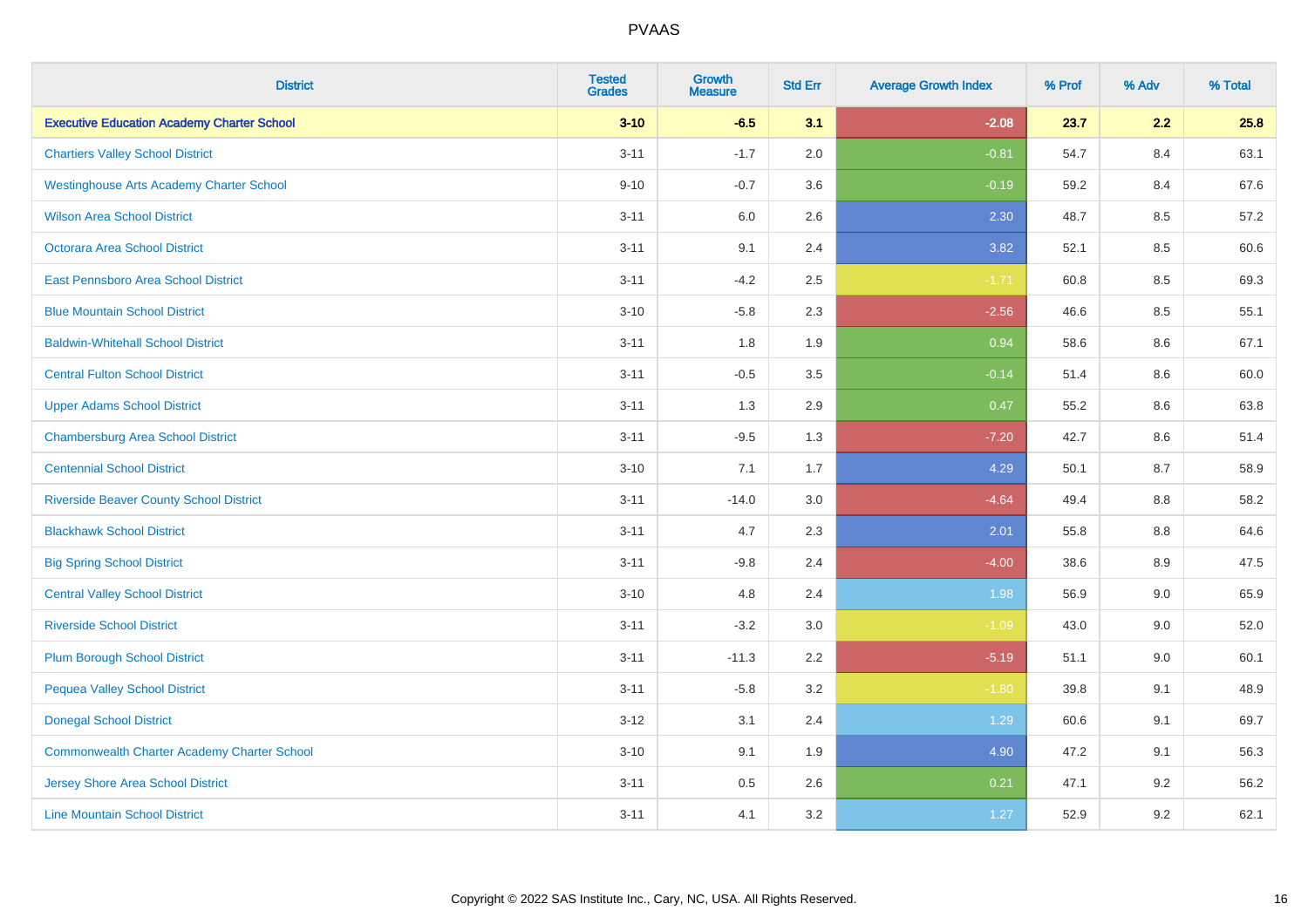| <b>District</b>                                   | <b>Tested</b><br><b>Grades</b> | <b>Growth</b><br><b>Measure</b> | <b>Std Err</b> | <b>Average Growth Index</b> | % Prof | % Adv | % Total |
|---------------------------------------------------|--------------------------------|---------------------------------|----------------|-----------------------------|--------|-------|---------|
| <b>Executive Education Academy Charter School</b> | $3 - 10$                       | $-6.5$                          | 3.1            | $-2.08$                     | 23.7   | 2.2   | 25.8    |
| Northern Lehigh School District                   | $3 - 12$                       | $-10.4$                         | 2.7            | $-3.82$                     | 28.0   | 9.3   | 37.3    |
| <b>Hermitage School District</b>                  | $3 - 12$                       | 3.8                             | 2.4            | 1.60                        | 57.5   | 9.3   | 66.8    |
| <b>Butler Area School District</b>                | $3 - 11$                       | $-6.5$                          | 1.5            | $-4.26$                     | 42.5   | 9.4   | 51.9    |
| <b>Bald Eagle Area School District</b>            | $3 - 11$                       | $-2.1$                          | 2.7            | $-0.75$                     | 48.4   | 9.4   | 57.7    |
| Portage Area School District                      | $3 - 10$                       | $-8.1$                          | 3.6            | $-2.26$                     | 40.6   | 9.4   | 50.0    |
| <b>Port Allegany School District</b>              | $3 - 11$                       | 4.4                             | 3.6            | 1.21                        | 28.1   | 9.4   | 37.5    |
| <b>West Shore School District</b>                 | $3 - 12$                       | 5.0                             | 1.4            | 3.59                        | 54.2   | 9.4   | 63.6    |
| <b>MaST Community Charter School</b>              | $3 - 10$                       | $-4.1$                          | 2.7            | $-1.52$                     | 44.0   | 9.5   | 53.4    |
| <b>Neshaminy School District</b>                  | $3 - 11$                       | 4.0                             | 1.3            | 3.02                        | 58.7   | 9.5   | 68.2    |
| <b>Slippery Rock Area School District</b>         | $3 - 11$                       | $-6.3$                          | 2.5            | $-2.51$                     | 56.2   | 9.5   | 65.7    |
| <b>Ephrata Area School District</b>               | $3 - 11$                       | 5.6                             | 1.8            | 3.12                        | 54.7   | 9.5   | 64.2    |
| <b>Pittston Area School District</b>              | $3 - 11$                       | $-10.1$                         | 5.6            | $-1.80$                     | 38.1   | 9.5   | 47.6    |
| <b>Conewago Valley School District</b>            | $3 - 12$                       | $-0.9$                          | 2.0            | $-0.45$                     | 51.7   | 9.6   | 61.3    |
| <b>Laurel Highlands School District</b>           | $3 - 11$                       | 4.3                             | 2.4            | 1.81                        | 44.9   | 9.6   | 54.5    |
| <b>Shaler Area School District</b>                | $3 - 11$                       | $-0.8$                          | 1.9            | $-0.43$                     | 49.1   | 9.6   | 58.7    |
| <b>Halifax Area School District</b>               | $3 - 11$                       | 4.7                             | 3.9            | 1.22                        | 61.5   | 9.6   | 71.2    |
| <b>Tunkhannock Area School District</b>           | $3 - 11$                       | 2.3                             | 2.2            | 1.01                        | 44.9   | 9.6   | 54.6    |
| Northwestern Lehigh School District               | $3 - 11$                       | 2.2                             | 2.3            | 0.93                        | 53.3   | 9.7   | 63.0    |
| <b>East Allegheny School District</b>             | $3 - 11$                       | $-6.3$                          | 3.3            | $-1.87$                     | 31.9   | 9.7   | 41.7    |
| <b>Central Cambria School District</b>            | $3 - 11$                       | 3.0                             | $2.5\,$        | 1.17                        | 56.2   | 9.7   | 66.0    |
| Lampeter-Strasburg School District                | $3 - 12$                       | $-8.6$                          | 2.0            | $-4.33$                     | 55.1   | 9.8   | 64.8    |
| <b>Ridgway Area School District</b>               | $3 - 11$                       | $-14.5$                         | 4.1            | $-3.56$                     | 49.0   | 9.8   | 58.8    |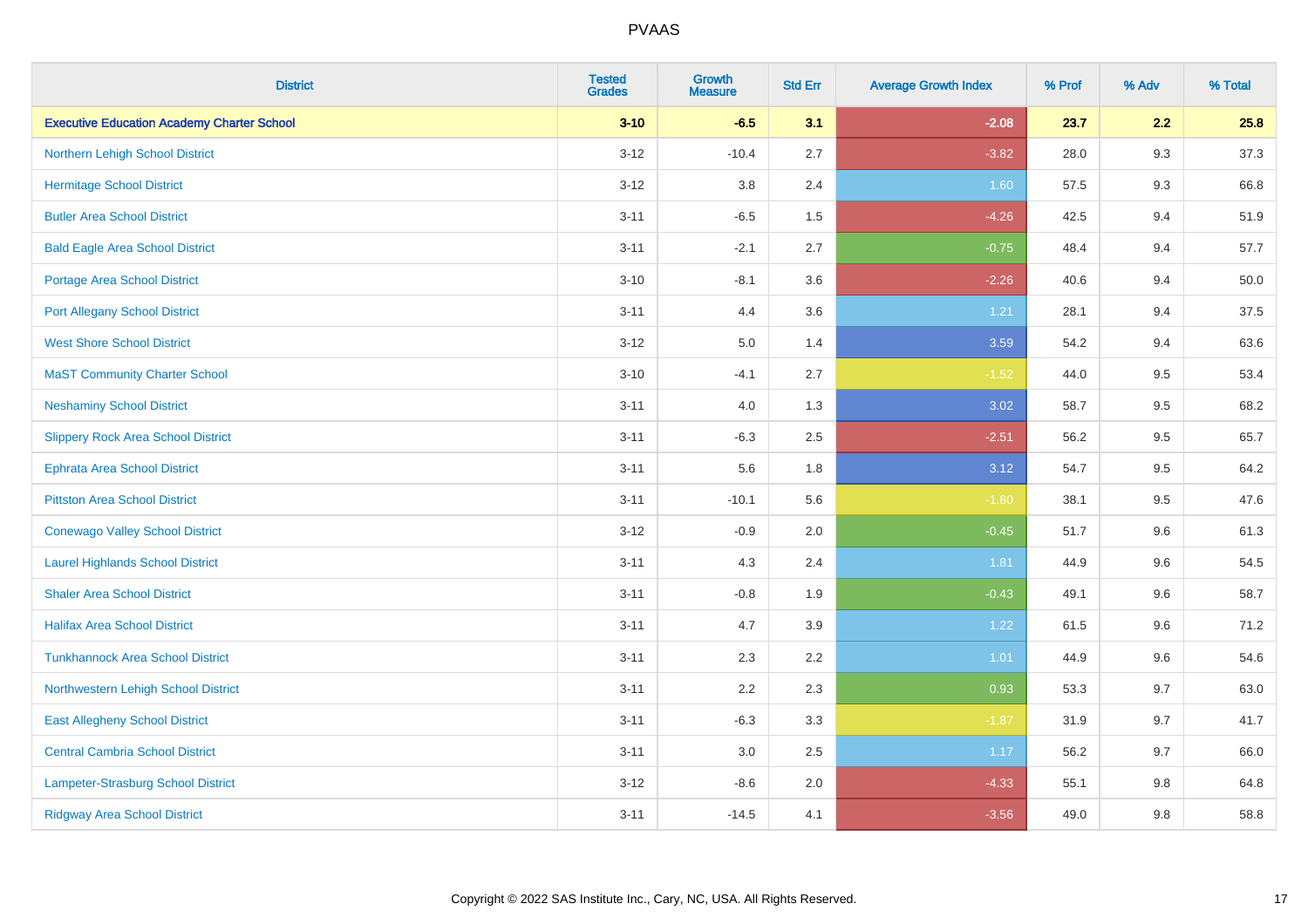| <b>District</b>                                   | <b>Tested</b><br><b>Grades</b> | <b>Growth</b><br><b>Measure</b> | <b>Std Err</b> | <b>Average Growth Index</b> | % Prof | % Adv   | % Total |
|---------------------------------------------------|--------------------------------|---------------------------------|----------------|-----------------------------|--------|---------|---------|
| <b>Executive Education Academy Charter School</b> | $3 - 10$                       | $-6.5$                          | 3.1            | $-2.08$                     | 23.7   | 2.2     | 25.8    |
| <b>California Area School District</b>            | $3 - 10$                       | $-7.3$                          | 3.6            | $-2.02$                     | 42.6   | $9.8\,$ | 52.5    |
| <b>School Lane Charter School</b>                 | $3 - 11$                       | 12.4                            | 3.6            | 3.43                        | 59.1   | 9.8     | 68.9    |
| <b>Nazareth Area School District</b>              | $3 - 11$                       | $-4.7$                          | 1.7            | $-2.82$                     | 59.2   | $9.9\,$ | 69.0    |
| <b>Kane Area School District</b>                  | $3 - 10$                       | $-3.7$                          | 3.2            | $-1.17$                     | 39.5   | 9.9     | 49.4    |
| <b>Greencastle-Antrim School District</b>         | $3 - 11$                       | $-3.0$                          | 2.2            | $-1.36$                     | 62.4   | $9.9\,$ | 72.3    |
| <b>Hempfield School District</b>                  | $3 - 11$                       | 0.1                             | 1.4            | 0.08                        | 58.2   | 9.9     | 68.2    |
| <b>Pottsgrove School District</b>                 | $3 - 11$                       | 2.8                             | 2.0            | 1.35                        | 44.0   | 10.0    | 53.9    |
| <b>Apollo-Ridge School District</b>               | $3 - 12$                       | $-4.7$                          | 3.7            | $-1.24$                     | 50.0   | 10.0    | 60.0    |
| <b>Cheltenham School District</b>                 | $3 - 11$                       | $-1.4$                          | 2.1            | $-0.67$                     | 46.1   | 10.0    | 56.1    |
| <b>Bedford Area School District</b>               | $3 - 11$                       | 2.5                             | 2.6            | 0.93                        | 48.5   | 10.0    | 58.5    |
| <b>Quakertown Community School District</b>       | $3 - 12$                       | $-4.4$                          | 1.6            | $-2.70$                     | 56.5   | 10.0    | 66.6    |
| Selinsgrove Area School District                  | $3-12$                         | 8.3                             | 2.3            | 3.54                        | 56.8   | 10.0    | 66.8    |
| <b>Albert Gallatin Area School District</b>       | $3 - 11$                       | $-0.8$                          | 2.4            | $-0.32$                     | 54.5   | 10.0    | 64.6    |
| <b>Susquenita School District</b>                 | $3 - 11$                       | $-0.1$                          | 2.8            | $-0.01$                     | 47.7   | 10.1    | 57.8    |
| <b>Bellwood-Antis School District</b>             | $3 - 10$                       | $-1.2$                          | 3.2            | $-0.39$                     | 55.1   | 10.1    | 65.2    |
| <b>Shippensburg Area School District</b>          | $3 - 11$                       | 9.3                             | 1.9            | 4.84                        | 53.1   | 10.2    | 63.3    |
| <b>Cranberry Area School District</b>             | $3-12$                         | 9.2                             | 3.0            | 3.04                        | 47.5   | 10.2    | 57.6    |
| <b>Schuylkill Valley School District</b>          | $3 - 11$                       | 1.4                             | 2.5            | 0.56                        | 55.1   | 10.2    | 65.3    |
| Huntingdon Area School District                   | $3 - 11$                       | $-2.0$                          | 2.7            | $-0.72$                     | 36.8   | 10.3    | 47.0    |
| <b>Newport School District</b>                    | $3 - 12$                       | 1.4                             | 3.5            | 0.41                        | 51.5   | 10.3    | 61.8    |
| <b>West Mifflin Area School District</b>          | $3-12$                         | $-12.3$                         | 2.9            | $-4.22$                     | 39.7   | 10.3    | 50.0    |
| <b>Forbes Road School District</b>                | $3 - 11$                       | 2.8                             | 5.1            | 0.56                        | 41.4   | 10.3    | 51.7    |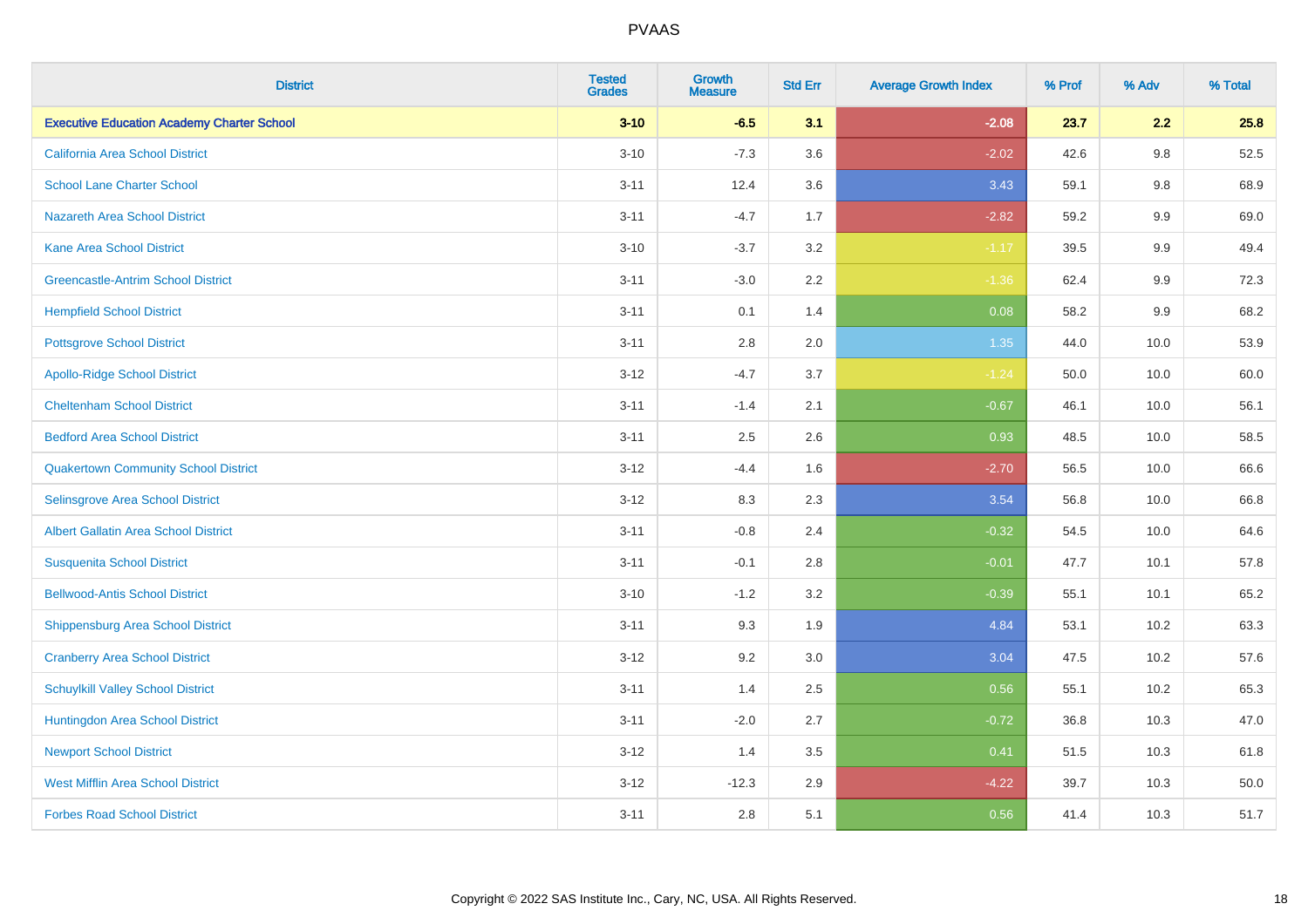| <b>District</b>                                   | <b>Tested</b><br><b>Grades</b> | <b>Growth</b><br><b>Measure</b> | <b>Std Err</b> | <b>Average Growth Index</b> | % Prof | % Adv | % Total |
|---------------------------------------------------|--------------------------------|---------------------------------|----------------|-----------------------------|--------|-------|---------|
| <b>Executive Education Academy Charter School</b> | $3 - 10$                       | $-6.5$                          | 3.1            | $-2.08$                     | 23.7   | 2.2   | 25.8    |
| <b>Ligonier Valley School District</b>            | $3 - 11$                       | 4.2                             | 3.1            | 1.34                        | 59.1   | 10.3  | 69.5    |
| <b>Littlestown Area School District</b>           | $3 - 11$                       | 11.4                            | 2.5            | 4.62                        | 55.2   | 10.4  | 65.6    |
| <b>Kiski Area School District</b>                 | $3 - 11$                       | $-3.7$                          | 2.0            | $-1.86$                     | 57.4   | 10.4  | 67.8    |
| <b>Crawford Central School District</b>           | $3 - 11$                       | $-4.7$                          | 2.2            | $-2.15$                     | 40.6   | 10.5  | 51.1    |
| <b>Southern Fulton School District</b>            | $3 - 11$                       | $-23.7$                         | 4.4            | $-5.37$                     | 34.2   | 10.5  | 44.7    |
| <b>Carlynton School District</b>                  | $3 - 11$                       | 7.3                             | 3.3            | 2.22                        | 41.0   | 10.5  | 51.6    |
| <b>Phoenixville Area School District</b>          | $3 - 11$                       | $-1.7$                          | 2.1            | $-0.83$                     | 59.9   | 10.6  | 70.5    |
| <b>Bellefonte Area School District</b>            | $3 - 11$                       | $-0.4$                          | 2.2            | $-0.17$                     | 47.6   | 10.6  | 58.2    |
| Ambridge Area School District                     | $3-12$                         | 9.1                             | 2.6            | 3.46                        | 50.4   | 10.7  | 61.1    |
| <b>Kennett Consolidated School District</b>       | $3 - 11$                       | 4.8                             | 1.8            | 2.61                        | 52.5   | 10.7  | 63.2    |
| <b>Wyoming Area School District</b>               | $3 - 10$                       | $-1.3$                          | 2.6            | $-0.50$                     | 53.8   | 10.8  | 64.6    |
| Northampton Area School District                  | $3 - 11$                       | 4.0                             | 1.6            | 2.51                        | 52.3   | 10.8  | 63.1    |
| <b>Mohawk Area School District</b>                | $3 - 11$                       | $-7.5$                          | 3.1            | $-2.45$                     | 49.4   | 11.0  | 60.4    |
| <b>Belle Vernon Area School District</b>          | $3 - 11$                       | 6.5                             | 2.6            | 2.44                        | 55.6   | 11.1  | 66.7    |
| Pennsylvania Virtual Charter School               | $3 - 11$                       | 11.8                            | 3.5            | 3.37                        | 56.5   | 11.1  | 67.6    |
| <b>Elizabethtown Area School District</b>         | $3 - 12$                       | $-0.9$                          | 1.9            | $-0.47$                     | 50.0   | 11.2  | 61.2    |
| Pennsylvania Leadership Charter School            | $3 - 11$                       | 4.6                             | 2.2            | 2.13                        | 55.4   | 11.2  | 66.7    |
| <b>Boyertown Area School District</b>             | $3 - 11$                       | $-4.7$                          | 1.5            | $-3.17$                     | 55.2   | 11.3  | 66.5    |
| <b>Eastern Lancaster County School District</b>   | $3 - 12$                       | 4.5                             | 2.2            | 2.09                        | 46.3   | 11.4  | 57.6    |
| <b>Seneca Valley School District</b>              | $3 - 11$                       | $-1.4$                          | 1.4            | $-0.99$                     | 57.2   | 11.4  | 68.6    |
| <b>Eastern Lebanon County School District</b>     | $3 - 11$                       | $8.6\,$                         | 2.2            | 3.84                        | 48.8   | 11.4  | 60.3    |
| <b>Central York School District</b>               | $3-12$                         | 12.3                            | 1.7            | 7.20                        | 55.5   | 11.5  | 67.0    |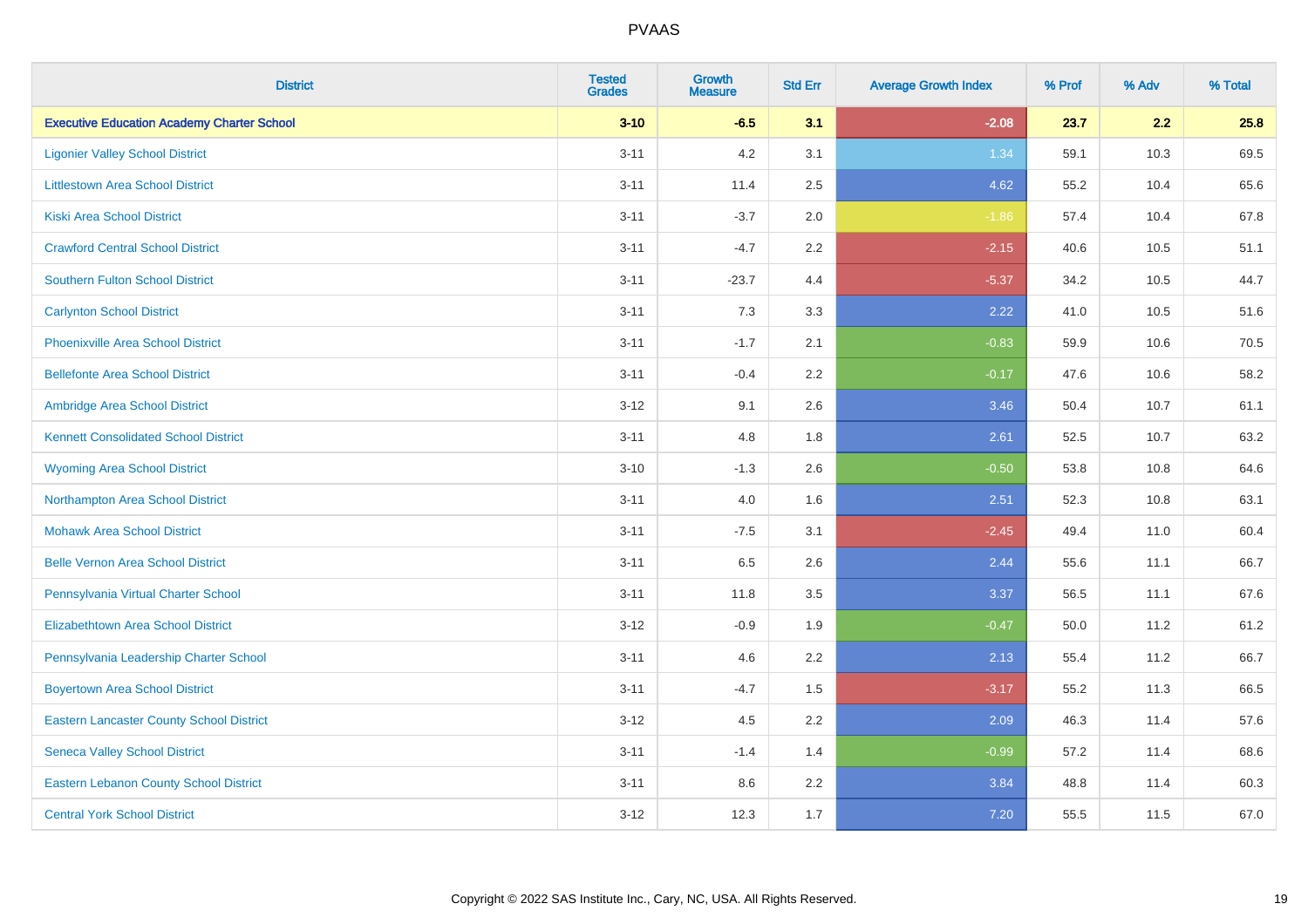| <b>District</b>                                   | <b>Tested</b><br><b>Grades</b> | <b>Growth</b><br><b>Measure</b> | <b>Std Err</b> | <b>Average Growth Index</b> | % Prof | % Adv | % Total |
|---------------------------------------------------|--------------------------------|---------------------------------|----------------|-----------------------------|--------|-------|---------|
| <b>Executive Education Academy Charter School</b> | $3 - 10$                       | $-6.5$                          | 3.1            | $-2.08$                     | 23.7   | 2.2   | 25.8    |
| Northern York County School District              | $3 - 11$                       | 15.6                            | 2.0            | 7.98                        | 57.4   | 11.5  | 68.8    |
| <b>Daniel Boone Area School District</b>          | $3 - 12$                       | 5.7                             | 2.0            | 2.88                        | 51.0   | 11.5  | 62.6    |
| <b>East Penn School District</b>                  | $3 - 11$                       | 4.1                             | 1.3            | 3.27                        | 55.8   | 11.5  | 67.3    |
| <b>Manheim Central School District</b>            | $3 - 11$                       | 2.1                             | 2.1            | 1.01                        | 53.2   | 11.6  | 64.8    |
| <b>Fleetwood Area School District</b>             | $3 - 10$                       | 12.2                            | 2.2            | 5.68                        | 53.5   | 11.6  | 65.2    |
| <b>Abington School District</b>                   | $3 - 10$                       | $-11.5$                         | 1.9            | $-6.00$                     | 56.2   | 11.6  | 67.8    |
| <b>Wyalusing Area School District</b>             | $3 - 12$                       | 8.8                             | 3.3            | 2.68                        | 54.6   | 11.7  | 66.2    |
| <b>Trinity Area School District</b>               | $3 - 11$                       | $-5.4$                          | 2.0            | $-2.71$                     | 48.3   | 11.8  | 60.1    |
| <b>Bloomsburg Area School District</b>            | $3 - 10$                       | $0.7\,$                         | 3.0            | 0.23                        | 55.9   | 11.8  | 67.6    |
| Southern Lehigh School District                   | $3 - 11$                       | $-0.4$                          | 2.3            | $-0.17$                     | 66.1   | 11.9  | 78.0    |
| <b>Wellsboro Area School District</b>             | $3 - 11$                       | $-12.4$                         | 3.0            | $-4.11$                     | 49.2   | 11.9  | 61.1    |
| Owen J Roberts School District                    | $3 - 11$                       | $-12.3$                         | 1.6            | $-7.61$                     | 57.0   | 11.9  | 69.0    |
| <b>Bethlehem Area School District</b>             | $3 - 11$                       | 9.3                             | 1.1            | 8.15                        | 44.7   | 12.0  | 56.7    |
| <b>Keystone Oaks School District</b>              | $3 - 11$                       | $5.5\,$                         | 2.6            | 2.07                        | 53.2   | 12.1  | 65.4    |
| <b>Allegheny Valley School District</b>           | $3 - 11$                       | 8.5                             | 3.9            | 2.17                        | 53.1   | 12.2  | 65.3    |
| <b>Hollidaysburg Area School District</b>         | $3 - 11$                       | $6.0\,$                         | 2.1            | 2.88                        | 57.1   | 12.3  | 69.4    |
| <b>Montgomery Area School District</b>            | $3 - 11$                       | 10.7                            | 3.6            | 2.96                        | 48.7   | 12.4  | 61.1    |
| <b>Greater Nanticoke Area School District</b>     | $3 - 12$                       | 11.2                            | 2.8            | 4.01                        | 38.0   | 12.4  | 50.4    |
| <b>Derry Area School District</b>                 | $3 - 11$                       | 13.2                            | 2.8            | 4.69                        | 60.0   | 12.5  | 72.5    |
| <b>Eastern York School District</b>               | $3 - 11$                       | 9.6                             | 2.6            | 3.71                        | 56.3   | 12.6  | 68.9    |
| <b>Lower Dauphin School District</b>              | $3 - 11$                       | $0.6\,$                         | 1.9            | 0.33                        | 49.2   | 12.6  | 61.8    |
| <b>Penn Manor School District</b>                 | $3 - 11$                       | $-0.4$                          | 1.6            | $-0.25$                     | 51.9   | 12.6  | 64.5    |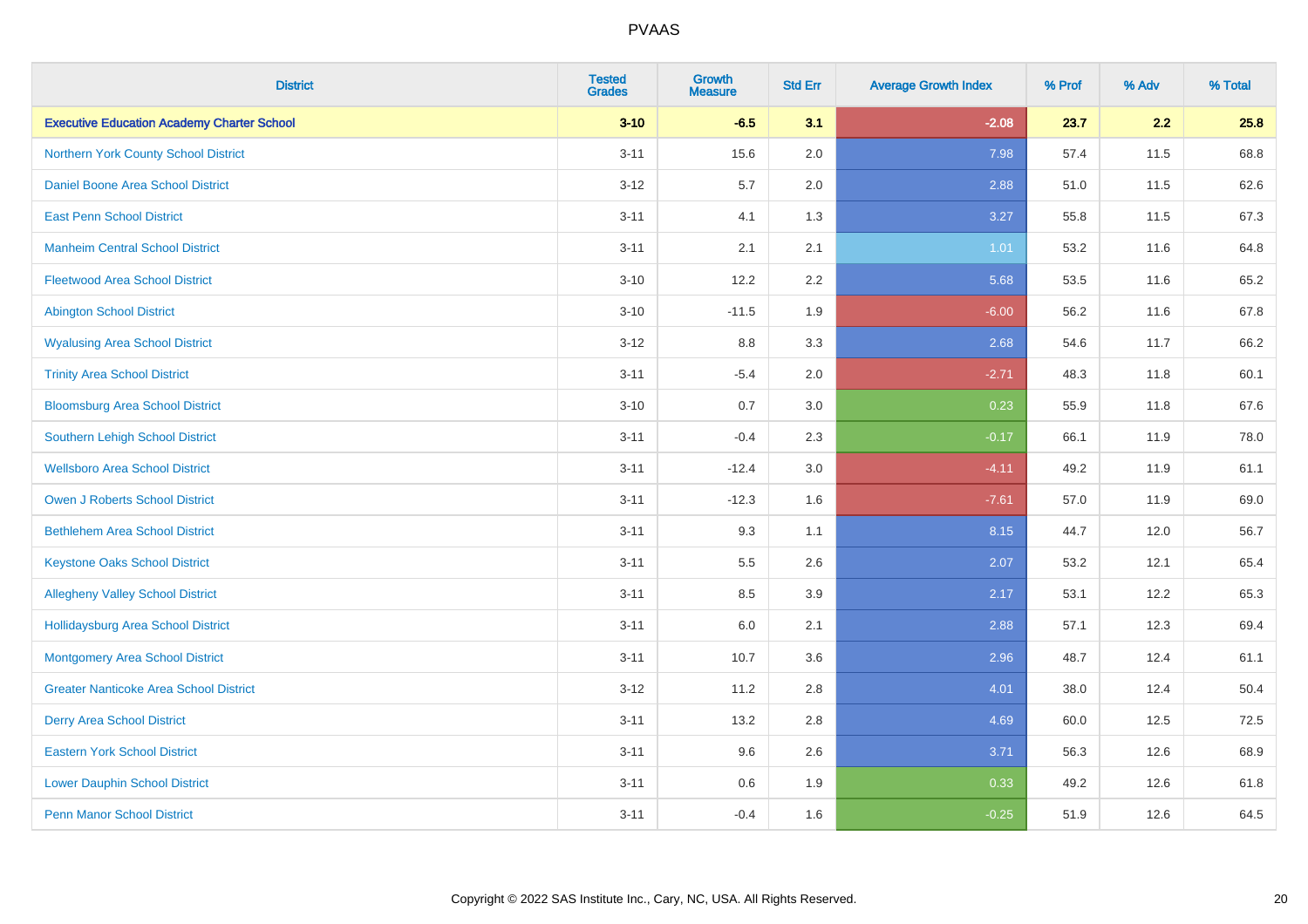| <b>District</b>                                   | <b>Tested</b><br><b>Grades</b> | <b>Growth</b><br><b>Measure</b> | <b>Std Err</b> | <b>Average Growth Index</b> | % Prof | % Adv | % Total |
|---------------------------------------------------|--------------------------------|---------------------------------|----------------|-----------------------------|--------|-------|---------|
| <b>Executive Education Academy Charter School</b> | $3 - 10$                       | $-6.5$                          | 3.1            | $-2.08$                     | 23.7   | 2.2   | 25.8    |
| Pen Argyl Area School District                    | $3 - 12$                       | 9.2                             | 2.7            | 3.46                        | 50.0   | 12.6  | 62.6    |
| <b>Spring Cove School District</b>                | $3 - 11$                       | 3.4                             | 2.5            | 1.33                        | 47.8   | 12.7  | 60.4    |
| <b>Marple Newtown School District</b>             | $3 - 11$                       | 2.0                             | 2.4            | 0.81                        | 57.6   | 12.8  | 70.4    |
| <b>Williamsport Area School District</b>          | $3 - 11$                       | 1.9                             | 1.8            | 1.04                        | 44.1   | 12.8  | 56.9    |
| <b>Oley Valley School District</b>                | $3 - 11$                       | $-0.4$                          | 2.8            | $-0.15$                     | 43.1   | 12.9  | 56.0    |
| <b>Wayne Highlands School District</b>            | $3 - 11$                       | 7.8                             | 2.4            | 3.23                        | 52.3   | 13.1  | 65.4    |
| <b>Upper Perkiomen School District</b>            | $3 - 11$                       | 22.1                            | 2.1            | 10.74                       | 57.7   | 13.2  | 70.9    |
| <b>Unionville-Chadds Ford School District</b>     | $3 - 11$                       | 17.1                            | 3.1            | 5.51                        | 68.1   | 13.2  | 81.3    |
| <b>Quaker Valley School District</b>              | $3 - 11$                       | $-2.8$                          | 2.6            | $-1.08$                     | 55.2   | 13.2  | 68.4    |
| <b>Westmont Hilltop School District</b>           | $3 - 11$                       | $-4.0$                          | 2.8            | $-1.40$                     | 36.3   | 13.3  | 49.6    |
| <b>Kutztown Area School District</b>              | $3 - 12$                       | $-0.2$                          | 3.2            | $-0.05$                     | 55.4   | 13.3  | 68.7    |
| Harmony Area School District                      | $3 - 10$                       | 4.5                             | 6.3            | 0.72                        | 33.3   | 13.3  | 46.7    |
| Jamestown Area School District                    | $3 - 11$                       | 13.5                            | 4.2            | 3.19                        | 64.4   | 13.3  | 77.8    |
| <b>Dubois Area School District</b>                | $3 - 11$                       | $-6.2$                          | 2.0            | $-3.07$                     | 50.9   | 13.4  | 64.3    |
| <b>Sharpsville Area School District</b>           | $3 - 11$                       | $-1.4$                          | 3.5            | $-0.40$                     | 55.2   | 13.4  | 68.7    |
| <b>Perkiomen Valley School District</b>           | $3 - 11$                       | $-3.5$                          | 1.6            | $-2.18$                     | 53.8   | 13.4  | 67.2    |
| <b>Midd-West School District</b>                  | $3 - 11$                       | 10.3                            | 2.7            | 3.80                        | 58.0   | 13.4  | 71.4    |
| <b>Conestoga Valley School District</b>           | $3 - 11$                       | 8.7                             | 1.8            | 4.69                        | 60.3   | 13.5  | 73.8    |
| <b>Forest Hills School District</b>               | $3 - 11$                       | $-7.3$                          | 2.7            | $-2.74$                     | 41.1   | 13.7  | 54.8    |
| <b>South Park School District</b>                 | $3 - 11$                       | $-11.3$                         | 2.7            | $-4.23$                     | 53.5   | 13.7  | 67.3    |
| Mechanicsburg Area School District                | $3 - 11$                       | 5.9                             | 1.8            | 3.29                        | 57.2   | 13.7  | 70.9    |
| <b>Gateway School District</b>                    | $3 - 11$                       | 0.8                             | 2.2            | 0.38                        | 52.1   | 13.8  | 65.9    |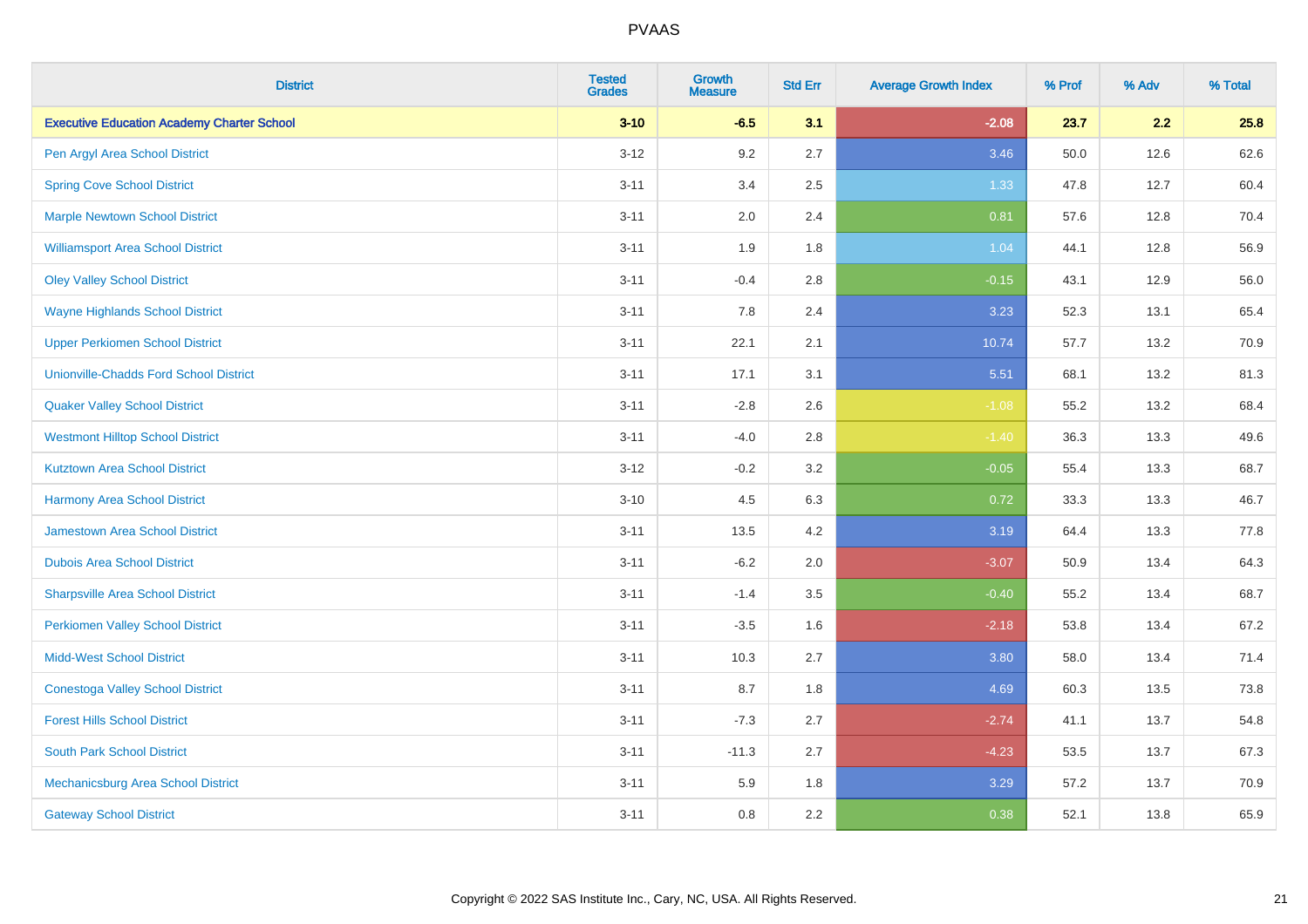| <b>District</b>                                    | <b>Tested</b><br><b>Grades</b> | <b>Growth</b><br><b>Measure</b> | <b>Std Err</b> | <b>Average Growth Index</b> | % Prof | % Adv | % Total |
|----------------------------------------------------|--------------------------------|---------------------------------|----------------|-----------------------------|--------|-------|---------|
| <b>Executive Education Academy Charter School</b>  | $3 - 10$                       | $-6.5$                          | 3.1            | $-2.08$                     | 23.7   | 2.2   | 25.8    |
| <b>Burrell School District</b>                     | $3 - 11$                       | 4.5                             | 3.1            | 1.48                        | 58.5   | 13.8  | 72.3    |
| Shenango Area School District                      | $3 - 11$                       | $-2.6$                          | 3.3            | $-0.79$                     | 50.6   | 13.9  | 64.6    |
| <b>Berlin Brothersvalley School District</b>       | $3 - 11$                       | 4.0                             | 4.2            | 0.96                        | 48.8   | 14.0  | 62.8    |
| <b>Gettysburg Area School District</b>             | $3 - 11$                       | $-4.0$                          | 2.1            | $-1.89$                     | 45.3   | 14.0  | 59.3    |
| <b>Greater Latrobe School District</b>             | $3 - 11$                       | 0.6                             | 1.9            | 0.31                        | 55.5   | 14.1  | 69.5    |
| <b>Cocalico School District</b>                    | $3 - 11$                       | 10.6                            | 2.0            | 5.18                        | 50.8   | 14.1  | 64.8    |
| <b>Ellwood City Area School District</b>           | $3 - 11$                       | $-4.2$                          | 3.2            | $-1.29$                     | 54.1   | 14.1  | 68.2    |
| <b>North Hills School District</b>                 | $3 - 11$                       | $-1.8$                          | 1.8            | $-0.96$                     | 59.1   | 14.1  | 73.2    |
| <b>Millcreek Township School District</b>          | $3 - 11$                       | 3.1                             | 1.5            | 2.06                        | 55.6   | 14.2  | 69.7    |
| <b>North East School District</b>                  | $3 - 11$                       | $-9.3$                          | 3.1            | $-3.02$                     | 62.6   | 14.4  | 77.0    |
| <b>Hanover Public School District</b>              | $3 - 11$                       | 5.2                             | 2.8            | 1.83                        | 52.2   | 14.4  | 66.7    |
| <b>Avella Area School District</b>                 | $3 - 12$                       | $-0.3$                          | 4.7            | $-0.05$                     | 49.3   | 14.5  | 63.8    |
| <b>Clarion Area School District</b>                | $3 - 11$                       | 10.3                            | 4.1            | 2.51                        | 45.4   | 14.6  | 60.0    |
| <b>Wilson School District</b>                      | $3 - 12$                       | $8.8\,$                         | 1.5            | 5.96                        | 52.6   | 14.6  | 67.2    |
| <b>Valley View School District</b>                 | $3 - 11$                       | 18.1                            | 2.4            | 7.42                        | 53.7   | 14.7  | 68.4    |
| <b>Lincoln Park Performing Arts Charter School</b> | $7 - 11$                       | 3.6                             | 2.5            | 1.42                        | 59.6   | 14.7  | 74.3    |
| <b>Central Columbia School District</b>            | $3 - 12$                       | $-4.8$                          | 2.6            | $-1.86$                     | 53.7   | 14.8  | 68.5    |
| <b>Somerset Area School District</b>               | $3 - 11$                       | $-4.4$                          | 2.3            | $-1.93$                     | 44.4   | 14.9  | 59.3    |
| <b>Spring Grove Area School District</b>           | $3 - 11$                       | 5.6                             | 2.1            | 2.68                        | 55.1   | 15.0  | 70.1    |
| <b>North Clarion County School District</b>        | $3 - 12$                       | 3.7                             | 4.3            | 0.85                        | 67.5   | 15.0  | 82.5    |
| <b>Montour School District</b>                     | $3 - 11$                       | $-1.8$                          | 2.1            | $-0.88$                     | 61.4   | 15.1  | 76.5    |
| <b>Harbor Creek School District</b>                | $3 - 11$                       | $-7.1$                          | 2.7            | $-2.67$                     | 48.8   | 15.2  | 64.0    |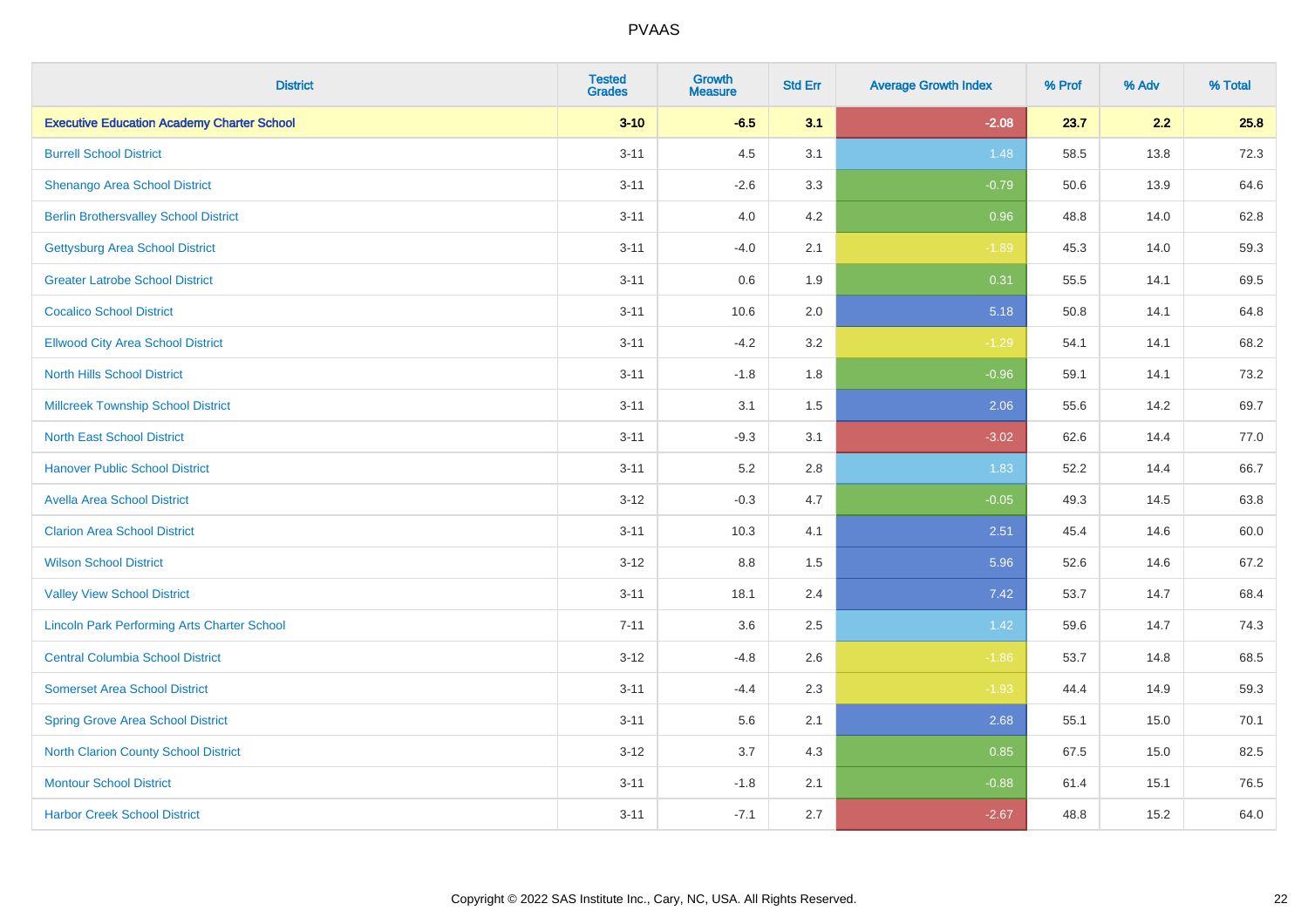| <b>District</b>                                   | <b>Tested</b><br><b>Grades</b> | <b>Growth</b><br><b>Measure</b> | <b>Std Err</b> | <b>Average Growth Index</b> | % Prof | % Adv | % Total |
|---------------------------------------------------|--------------------------------|---------------------------------|----------------|-----------------------------|--------|-------|---------|
| <b>Executive Education Academy Charter School</b> | $3 - 10$                       | $-6.5$                          | 3.1            | $-2.08$                     | 23.7   | 2.2   | 25.8    |
| <b>Souderton Area School District</b>             | $3 - 11$                       | 12.4                            | 1.5            | 8.28                        | 61.7   | 15.2  | 76.9    |
| <b>Franklin Regional School District</b>          | $3 - 11$                       | 2.0                             | 1.9            | 1.02                        | 66.7   | 15.5  | 82.1    |
| <b>Manheim Township School District</b>           | $3 - 12$                       | $-0.9$                          | 1.6            | $-0.58$                     | 53.2   | 15.5  | 68.7    |
| <b>Brookville Area School District</b>            | $3 - 11$                       | 6.9                             | 3.0            | 2.30                        | 55.2   | 15.6  | 70.8    |
| Palmyra Area School District                      | $3 - 11$                       | 5.6                             | 1.9            | 2.96                        | 56.4   | 15.6  | 72.0    |
| <b>Girard School District</b>                     | $3 - 11$                       | $-0.6$                          | 2.7            | $-0.22$                     | 53.9   | 15.6  | 69.6    |
| <b>West Allegheny School District</b>             | $3 - 12$                       | 4.0                             | 2.1            | 1.96                        | 63.1   | 15.7  | 78.8    |
| <b>Riverview School District</b>                  | $3 - 11$                       | $-4.6$                          | 3.8            | $-1.20$                     | 57.9   | 15.8  | 73.7    |
| <b>Canon-Mcmillan School District</b>             | $3 - 11$                       | $-0.8$                          | 1.6            | $-0.50$                     | 58.7   | 15.9  | 74.6    |
| <b>Delaware Valley School District</b>            | $3 - 11$                       | 12.6                            | 1.8            | 6.93                        | 55.2   | 16.2  | 71.4    |
| <b>Abington Heights School District</b>           | $3 - 11$                       | 13.5                            | 2.2            | 6.27                        | 58.3   | 16.2  | 74.5    |
| <b>Deer Lakes School District</b>                 | $3 - 11$                       | 17.0                            | 2.7            | 6.32                        | 61.5   | 16.4  | 77.9    |
| <b>Methacton School District</b>                  | $3 - 11$                       | 2.5                             | 1.7            | 1.43                        | 62.5   | 16.4  | 79.0    |
| <b>North Pocono School District</b>               | $3 - 11$                       | $-2.3$                          | 3.4            | $-0.68$                     | 52.0   | 16.4  | 68.5    |
| <b>Grove City Area School District</b>            | $3 - 12$                       | 5.1                             | 2.4            | 2.09                        | 36.4   | 16.5  | 52.8    |
| <b>Spring-Ford Area School District</b>           | $3 - 11$                       | 6.0                             | 1.3            | 4.46                        | 60.8   | 16.5  | 77.4    |
| <b>South Butler County School District</b>        | $3 - 10$                       | 3.9                             | 2.5            | 1.54                        | 53.1   | 16.6  | 69.7    |
| <b>Northeastern York School District</b>          | $3 - 11$                       | 5.9                             | 2.0            | 3.03                        | 51.1   | 16.6  | 67.6    |
| <b>Council Rock School District</b>               | $3 - 11$                       | 8.9                             | 1.2            | 7.65                        | 62.8   | 16.6  | 79.4    |
| <b>Oswayo Valley School District</b>              | $3 - 12$                       | 8.5                             | 5.0            | 1.68                        | 50.0   | 16.7  | 66.7    |
| <b>Northgate School District</b>                  | $3 - 11$                       | 6.3                             | 3.6            | 1.73                        | 53.3   | 16.7  | 70.0    |
| <b>Avon Grove Charter School</b>                  | $3 - 11$                       | 9.0                             | 2.9            | 3.13                        | 58.8   | 16.7  | 75.5    |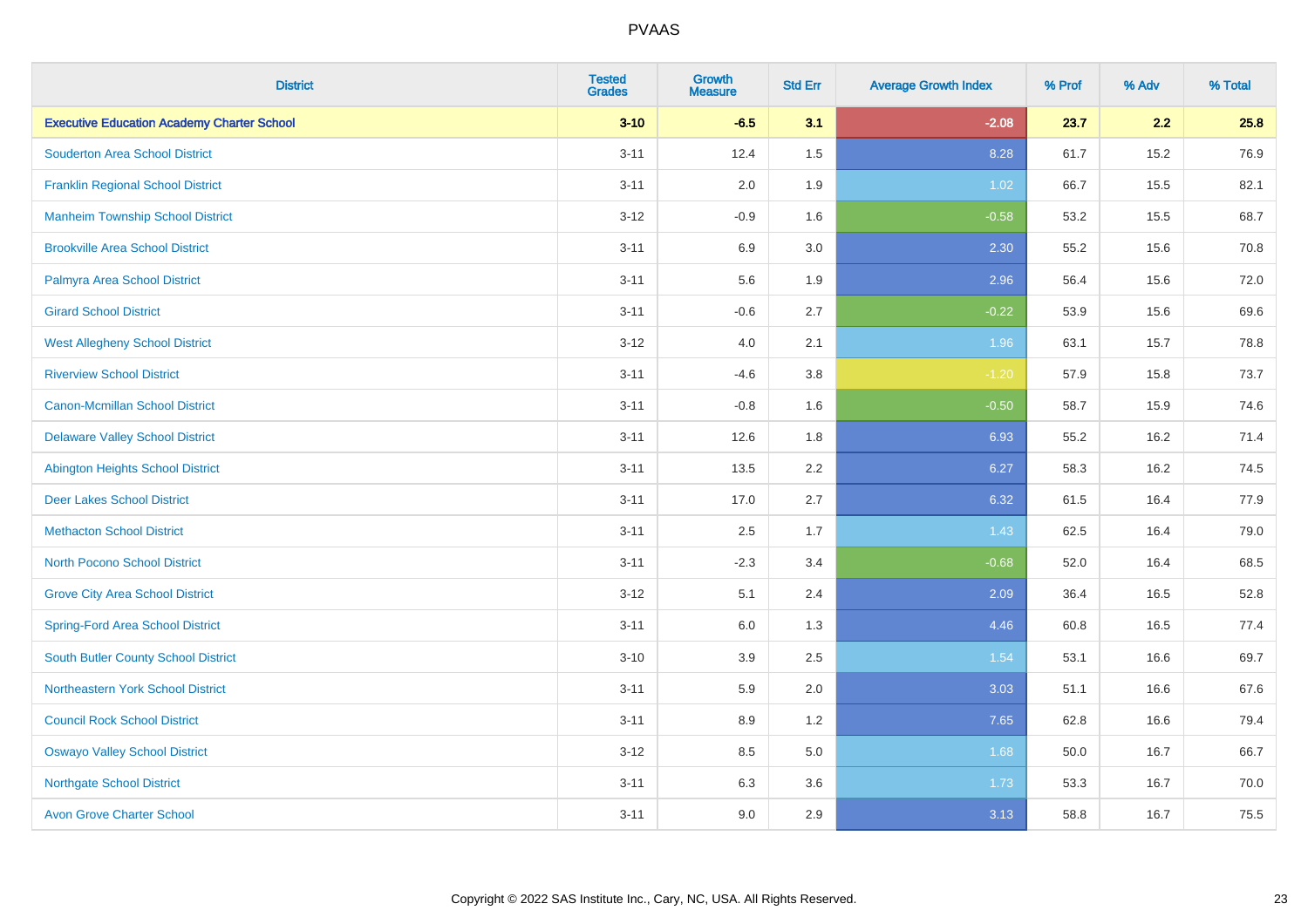| <b>District</b>                                   | <b>Tested</b><br><b>Grades</b> | <b>Growth</b><br><b>Measure</b> | <b>Std Err</b> | <b>Average Growth Index</b> | % Prof | % Adv | % Total |
|---------------------------------------------------|--------------------------------|---------------------------------|----------------|-----------------------------|--------|-------|---------|
| <b>Executive Education Academy Charter School</b> | $3 - 10$                       | $-6.5$                          | 3.1            | $-2.08$                     | 23.7   | 2.2   | 25.8    |
| <b>Tyrone Area School District</b>                | $3 - 12$                       | 19.7                            | 2.5            | 7.87                        | 60.4   | 16.7  | 77.1    |
| <b>Beaver Area School District</b>                | $3 - 10$                       | 4.7                             | 2.4            | 1.94                        | 57.4   | 16.8  | 74.2    |
| <b>Central Bucks School District</b>              | $3 - 11$                       | 1.6                             | 0.9            | 1.66                        | 63.0   | 16.8  | 79.8    |
| <b>Warwick School District</b>                    | $3 - 11$                       | 5.2                             | 1.9            | 2.76                        | 46.4   | 17.0  | 63.3    |
| <b>North Penn School District</b>                 | $3 - 11$                       | 9.1                             | 1.1            | 8.36                        | 55.8   | 17.0  | 72.8    |
| <b>Crestwood School District</b>                  | $3 - 11$                       | $-0.4$                          | 2.4            | $-0.17$                     | 57.4   | 17.0  | 74.4    |
| <b>Lower Moreland Township School District</b>    | $3 - 11$                       | 2.0                             | 2.2            | 0.95                        | 62.8   | 17.0  | 79.8    |
| <b>Homer-Center School District</b>               | $3 - 11$                       | 9.7                             | 3.6            | 2.70                        | 45.1   | 17.2  | 62.3    |
| <b>Western Wayne School District</b>              | $3 - 11$                       | 5.6                             | 2.9            | 1.93                        | 41.3   | 17.4  | 58.7    |
| <b>Camp Hill School District</b>                  | $3 - 12$                       | 2.3                             | 3.0            | 0.78                        | 53.6   | 17.5  | 71.1    |
| <b>Wyomissing Area School District</b>            | $3 - 12$                       | 0.8                             | 2.6            | 0.33                        | 55.7   | 17.6  | 73.3    |
| <b>Fairview School District</b>                   | $3 - 11$                       | 3.4                             | 2.6            | 1.32                        | 57.2   | 17.6  | 74.8    |
| <b>Conemaugh Township Area School District</b>    | $3 - 12$                       | $-3.7$                          | 3.4            | $-1.09$                     | 53.8   | 17.6  | 71.4    |
| <b>Shanksville-Stonycreek School District</b>     | $3 - 10$                       | 7.0                             | 5.9            | 1.20                        | 64.7   | 17.6  | 82.4    |
| <b>Freeport Area School District</b>              | $3 - 10$                       | 9.7                             | 2.5            | 3.91                        | 57.5   | 17.8  | 75.3    |
| <b>Dallastown Area School District</b>            | $3 - 11$                       | 13.5                            | 1.5            | 8.84                        | 56.0   | 17.9  | 73.8    |
| <b>Southern York County School District</b>       | $3 - 11$                       | 14.2                            | 2.1            | 6.91                        | 55.1   | 18.1  | 73.1    |
| <b>Mars Area School District</b>                  | $3 - 10$                       | 5.7                             | 2.1            | 2.75                        | 57.9   | 18.2  | 76.1    |
| Lehigh Valley Charter High School For The Arts    | $9 - 10$                       | 7.3                             | 2.6            | 2.82                        | 62.3   | 18.2  | 80.5    |
| <b>Danville Area School District</b>              | $3 - 11$                       | 0.4                             | 2.6            | 0.15                        | 57.4   | 18.4  | 75.7    |
| <b>Indiana Area School District</b>               | $3 - 11$                       | $-5.3$                          | 2.3            | $-2.28$                     | 47.6   | 18.4  | 66.1    |
| <b>Moon Area School District</b>                  | $3 - 11$                       | 8.2                             | 1.9            | 4.25                        | 58.7   | 18.5  | 77.2    |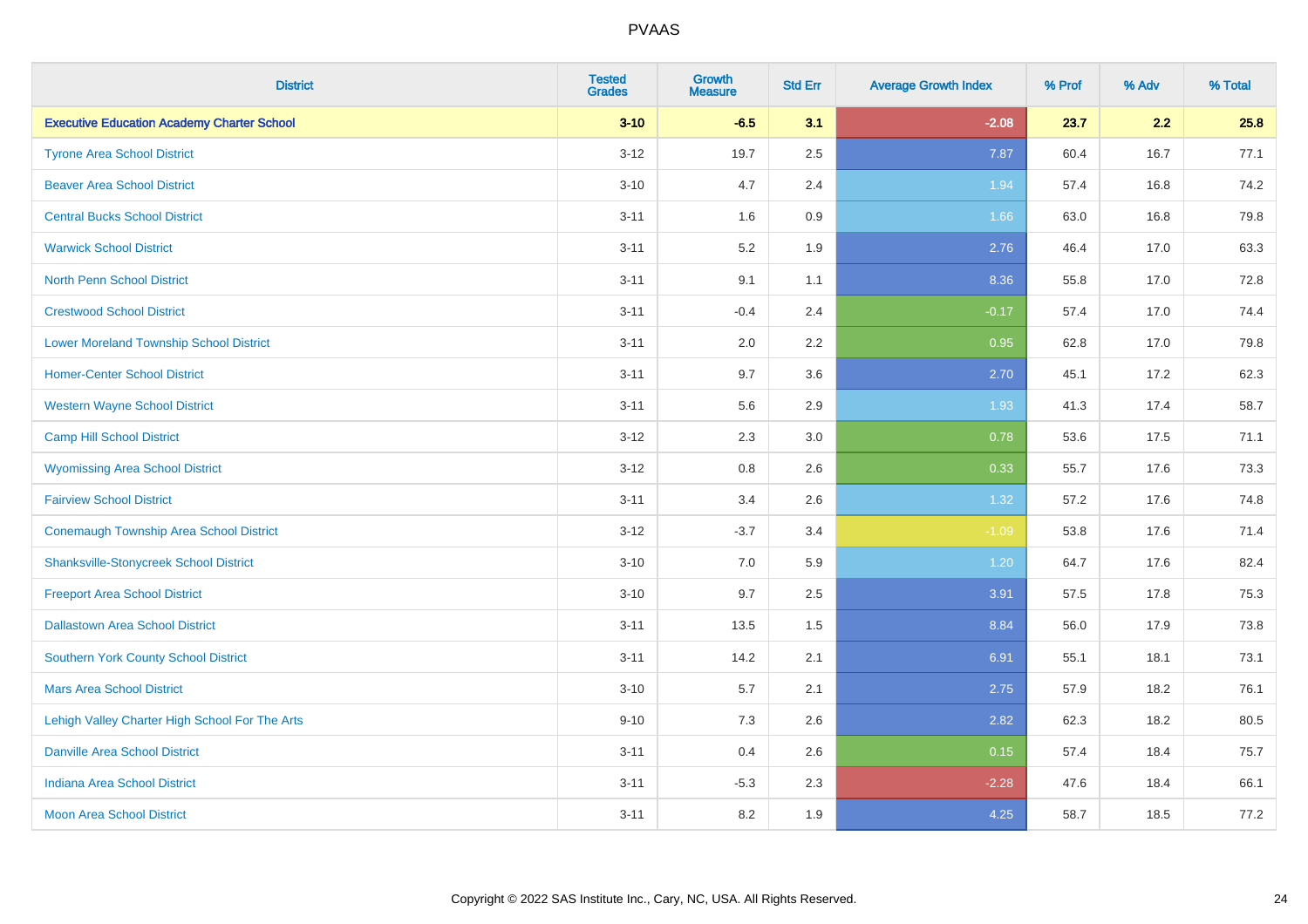| <b>District</b>                                   | <b>Tested</b><br><b>Grades</b> | <b>Growth</b><br><b>Measure</b> | <b>Std Err</b> | <b>Average Growth Index</b> | % Prof | % Adv | % Total |
|---------------------------------------------------|--------------------------------|---------------------------------|----------------|-----------------------------|--------|-------|---------|
| <b>Executive Education Academy Charter School</b> | $3 - 10$                       | $-6.5$                          | 3.1            | $-2.08$                     | 23.7   | 2.2   | 25.8    |
| <b>Lewisburg Area School District</b>             | $3 - 11$                       | $-2.7$                          | 2.6            | $-1.03$                     | 57.0   | 18.5  | 75.6    |
| <b>Avon Grove School District</b>                 | $3 - 10$                       | 10.0                            | 1.6            | 6.26                        | 56.3   | 18.6  | 74.9    |
| <b>Bethel Park School District</b>                | $3 - 11$                       | 5.6                             | 1.8            | 3.18                        | 65.3   | 18.6  | 83.9    |
| Capital Area School for the Arts Charter School   | $9 - 11$                       | 5.8                             | 4.1            | 1.39                        | 59.3   | 18.6  | 78.0    |
| <b>Garnet Valley School District</b>              | $3 - 10$                       | 10.9                            | 1.7            | 6.53                        | 67.1   | 19.0  | 86.1    |
| <b>Richland School District</b>                   | $3 - 11$                       | 6.7                             | 2.9            | 2.33                        | 62.2   | 19.2  | 81.4    |
| <b>Upper Merion Area School District</b>          | $3 - 11$                       | 15.3                            | 2.0            | 7.62                        | 59.3   | 19.3  | 78.6    |
| <b>Bentworth School District</b>                  | $3 - 11$                       | 5.7                             | 3.2            | 1.75                        | 44.2   | 19.5  | 63.6    |
| <b>Leechburg Area School District</b>             | $3 - 11$                       | 4.4                             | 4.0            | 1.09                        | 47.8   | 19.6  | 67.4    |
| <b>Colonial School District</b>                   | $3 - 11$                       | 14.0                            | 1.7            | 8.21                        | 60.2   | 19.6  | 79.8    |
| Northern Bedford County School District           | $3 - 11$                       | 16.5                            | 3.6            | 4.58                        | 51.7   | 20.0  | 71.7    |
| <b>Hempfield Area School District</b>             | $3 - 12$                       | 4.6                             | 1.6            | 2.86                        | 53.5   | 20.1  | 73.6    |
| <b>Montoursville Area School District</b>         | $3 - 12$                       | 10.8                            | 2.5            | 4.24                        | 44.6   | 20.1  | 64.8    |
| <b>West Chester Area School District</b>          | $3 - 11$                       | 12.6                            | 1.2            | 10.38                       | 66.8   | 20.2  | 87.0    |
| <b>Saucon Valley School District</b>              | $3 - 11$                       | 14.7                            | 2.5            | 5.98                        | 48.7   | 20.2  | 69.0    |
| <b>Mountain View School District</b>              | $3 - 11$                       | 20.9                            | 3.5            | 5.91                        | 57.8   | 20.3  | 78.1    |
| West Jefferson Hills School District              | $3 - 11$                       | 1.8                             | 2.1            | 0.88                        | 55.7   | 20.8  | 76.4    |
| <b>Fort Leboeuf School District</b>               | $3 - 11$                       | 11.7                            | 2.5            | 4.73                        | 48.5   | 21.1  | 69.6    |
| <b>Pennsbury School District</b>                  | $3 - 11$                       | 11.7                            | 1.5            | 7.90                        | 60.1   | 21.3  | 81.3    |
| <b>Springfield School District</b>                | $3 - 11$                       | 13.8                            | 1.7            | 7.99                        | 60.9   | 21.5  | 82.4    |
| <b>Tidioute Community Charter School</b>          | $3 - 11$                       | 5.7                             | 5.1            | 1.11                        | 34.4   | 21.9  | 56.2    |
| <b>Penn-Trafford School District</b>              | $3 - 11$                       | 13.4                            | 1.7            | 7.87                        | 62.3   | 21.9  | 84.2    |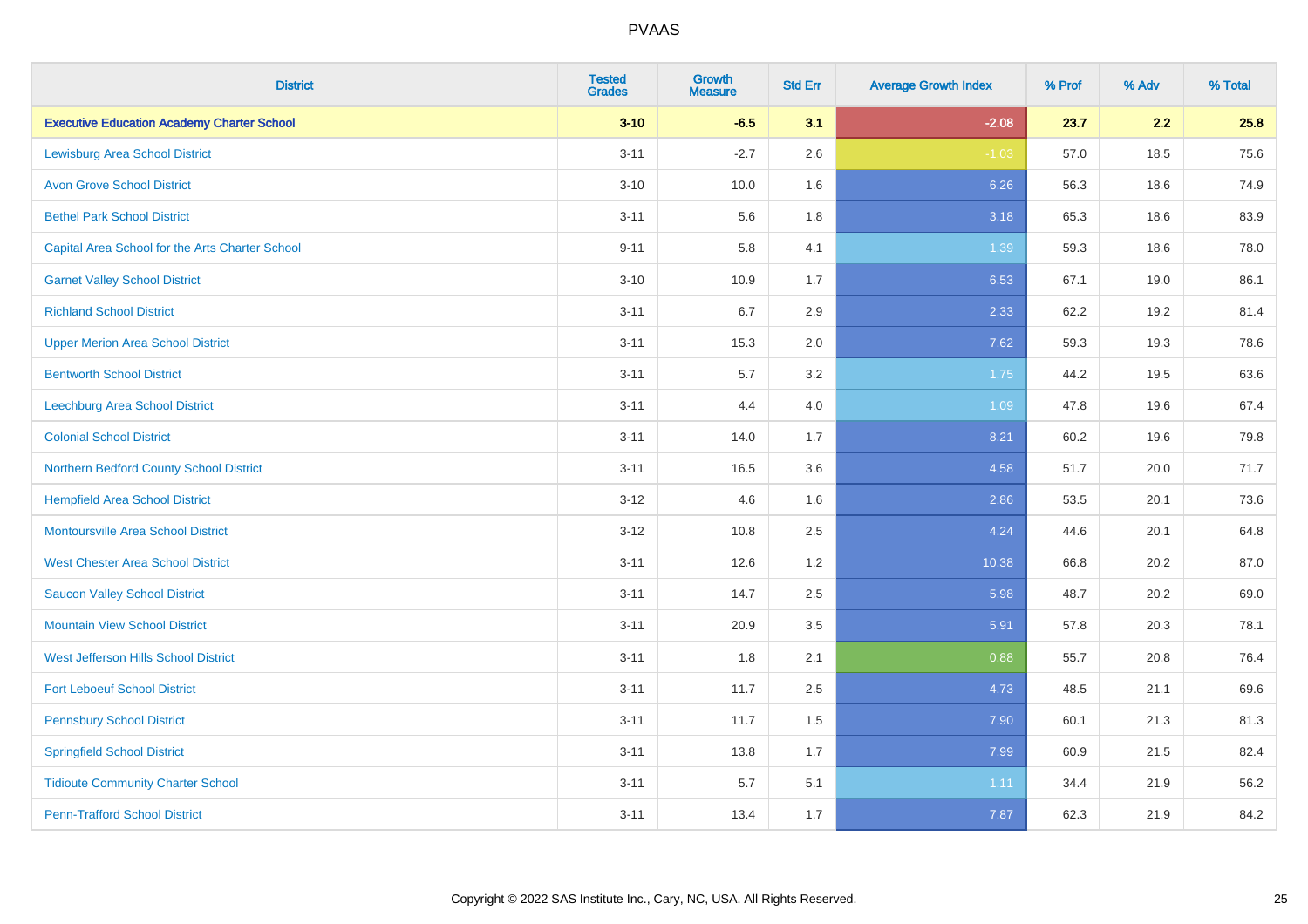| <b>District</b>                                   | <b>Tested</b><br><b>Grades</b> | <b>Growth</b><br><b>Measure</b> | <b>Std Err</b> | <b>Average Growth Index</b> | % Prof | % Adv | % Total |
|---------------------------------------------------|--------------------------------|---------------------------------|----------------|-----------------------------|--------|-------|---------|
| <b>Executive Education Academy Charter School</b> | $3 - 10$                       | $-6.5$                          | 3.1            | $-2.08$                     | 23.7   | 2.2   | 25.8    |
| <b>Parkland School District</b>                   | $3 - 11$                       | 5.3                             | 1.2            | 4.30                        | 58.0   | 22.3  | 80.4    |
| <b>Wissahickon School District</b>                | $3 - 10$                       | 12.5                            | 1.8            | 6.85                        | 58.3   | 22.4  | 80.7    |
| <b>Wallingford-Swarthmore School District</b>     | $3 - 10$                       | $0.9\,$                         | 2.4            | 0.38                        | 64.4   | 22.7  | 87.1    |
| New Hope-Solebury School District                 | $3 - 11$                       | 7.5                             | 2.9            | 2.57                        | 68.2   | 22.7  | 90.9    |
| Renaissance Academy Charter School                | $3 - 11$                       | 8.3                             | 3.3            | 2.54                        | 45.6   | 22.8  | 68.4    |
| Penns Valley Area School District                 | $3 - 12$                       | 14.0                            | 2.9            | 4.80                        | 41.9   | 23.1  | 65.0    |
| <b>Radnor Township School District</b>            | $3 - 12$                       | 1.0                             | 2.1            | 0.50                        | 65.0   | 23.2  | 88.2    |
| <b>Cumberland Valley School District</b>          | $3 - 12$                       | 18.5                            | 1.3            | 14.64                       | 60.7   | 23.4  | 84.1    |
| Downingtown Area School District                  | $3 - 11$                       | 12.1                            | 1.1            | 10.67                       | 60.0   | 23.5  | 83.6    |
| Mt Lebanon School District                        | $3 - 11$                       | $-1.0$                          | 1.5            | $-0.70$                     | 61.9   | 24.0  | 85.9    |
| <b>Pine-Richland School District</b>              | $3 - 11$                       | 11.5                            | 1.8            | 6.31                        | 60.6   | 24.4  | 85.0    |
| <b>Upper Dublin School District</b>               | $3 - 12$                       | 15.4                            | 1.8            | 8.53                        | 60.8   | 24.8  | 85.6    |
| <b>Greenwood School District</b>                  | $3 - 11$                       | 15.9                            | 3.9            | 4.11                        | 50.0   | 25.0  | 75.0    |
| <b>Haverford Township School District</b>         | $3 - 11$                       | $8.0\,$                         | 1.5            | 5.27                        | 53.0   | 25.5  | 78.6    |
| <b>Derry Township School District</b>             | $3 - 10$                       | 12.8                            | 2.0            | 6.39                        | 54.8   | 25.8  | 80.6    |
| <b>State College Area School District</b>         | $3 - 11$                       | 20.5                            | 1.4            | 14.33                       | 58.0   | 25.9  | 84.0    |
| <b>Peters Township School District</b>            | $3 - 11$                       | $5.0\,$                         | 1.8            | 2.76                        | 59.8   | 26.1  | 85.9    |
| South Fayette Township School District            | $3 - 11$                       | 1.7                             | 2.0            | 0.88                        | 61.0   | 26.5  | 87.6    |
| <b>Norwin School District</b>                     | $3 - 11$                       | 18.0                            | 1.7            | 10.37                       | 58.5   | 27.0  | 85.4    |
| <b>York Suburban School District</b>              | $3 - 11$                       | 10.1                            | 2.1            | 4.91                        | 53.5   | 27.8  | 81.3    |
| <b>North Allegheny School District</b>            | $3 - 11$                       | 17.4                            | 1.3            | 13.52                       | 59.5   | 28.1  | 87.6    |
| <b>Hampton Township School District</b>           | $3 - 11$                       | 5.1                             | 2.2            | 2.35                        | 54.0   | 28.2  | 82.2    |